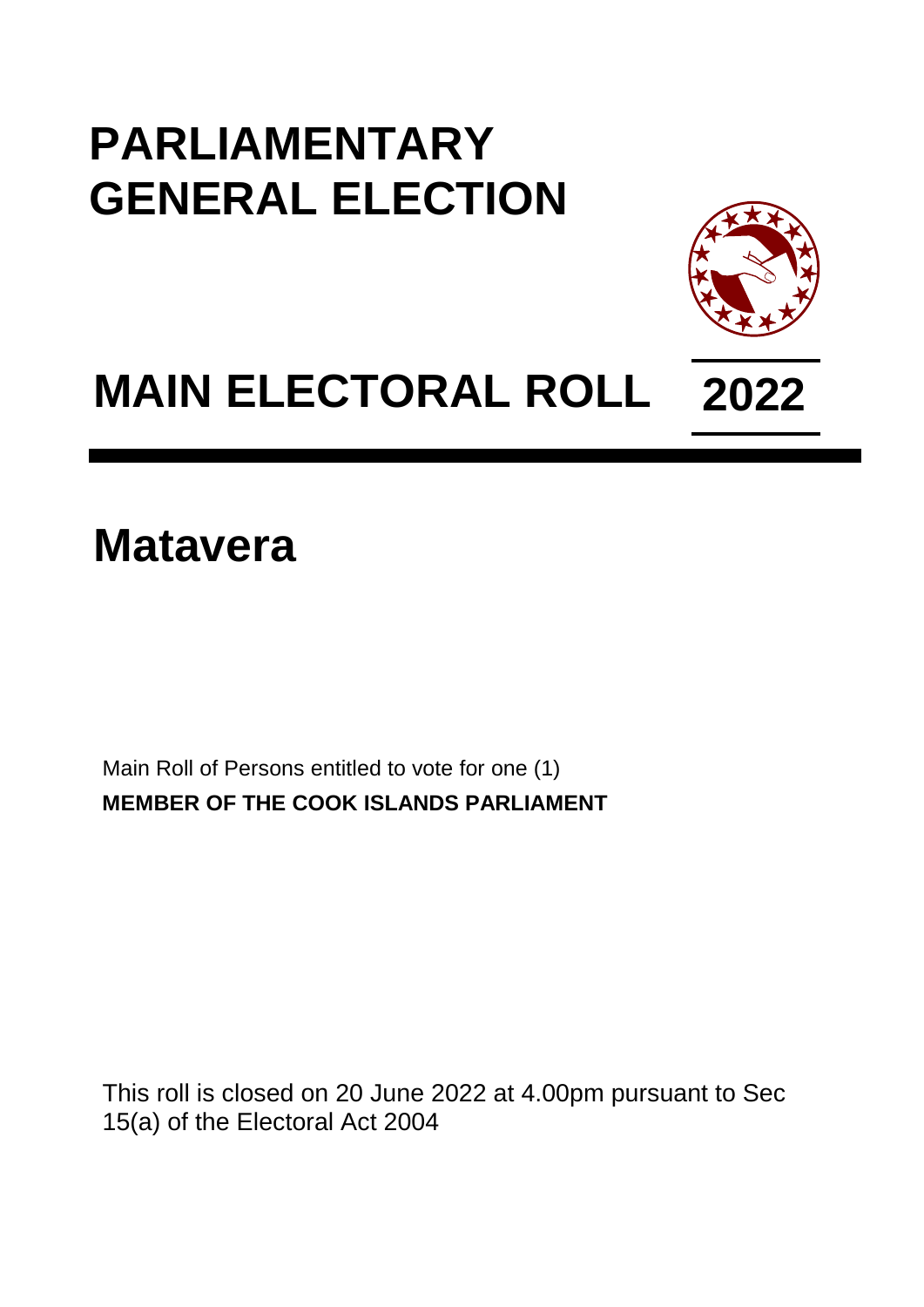



| પ≠≠≫              |                                                                    |
|-------------------|--------------------------------------------------------------------|
| Page<br>1<br>Line | Name in Full, Residence, Occupation                                |
| $\mathbf{1}$      | AKARARE Heremoana Philippa, Matavera, Intern                       |
| 2                 | AKARARE Ngatupuna, Vaenga, Domestic Duties                         |
| 3                 | AKARARE Ngavaine, Matavera, Self Employed                          |
| 4                 | AKAROA Anna, Rotopu, Retail/Sales Assistant                        |
| 5                 | AKAROA Clare Miria, Rotopu, Waitress                               |
| 6                 | AKAROA Ngere, Rotopu, Tiler                                        |
| 7                 | AKAROA Nooroa, Rotopu, Public Servant                              |
| 8                 | AKAROA Tereapii Adria, Rotopu, Groundsman-Pacific Resort           |
| 9                 | AKAVA Ana Pokotea, Matavera, Sales & Marketing                     |
| 10                | AKAVA Paul Tearoa, Matavera, Occupation Not Stated                 |
| 11                | AKAVA Rosehill Emily Purotu, Matavera, Waitress                    |
| 12                | AKAVA Tere, Titama, Electrician                                    |
| 13                | AKAVA Tungane, Titama, Operator - TCI                              |
| 14                | ALBERT Pare, Rotopu, Diver                                         |
| 15                | ALLAN Columber, Matavera, Waitress                                 |
| 16                | ALLAN MOETAUA Anne Therese Karopaerangi, Matavera, Domestic Duties |
| 17                | ALLEN Michael John John, Titama, Company Director                  |
| 18                | ALLEN Tangata, Titama, Office clerk                                |
| 19                | ALLSWORTH-NEPIA CLAMP Eva Janet Mary, Matavera, Company Director   |
| 20                | AMA Tukaka George, Matavera, Self Employed                         |
| 21                | AMO Hereani, Titama, Not stated                                    |
| 22                | ANDERSON Erica Lee, Vaenga, Psychotherapist                        |
| 23                | ANDERSON Stephen Nigel, Vaenga, Company Director                   |
| 24                | ANDREW Andy Leon James, Rotopu, Labourer                           |
|                   |                                                                    |

ANRO Teena, Matavera, Accountant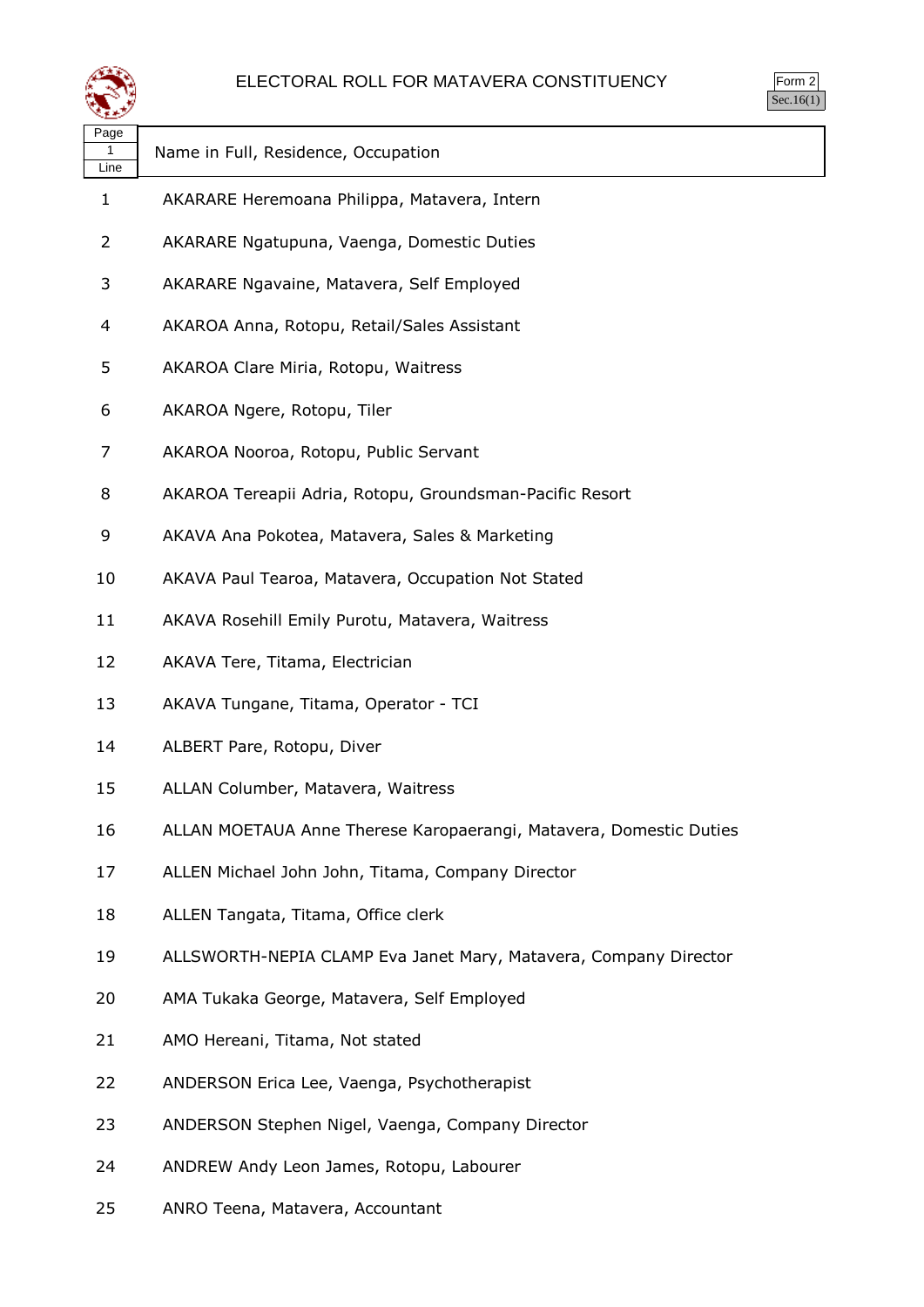

| orm<br>╯ |
|----------|
|          |

| Page<br>$\overline{2}$<br>Line | Name in Full, Residence, Occupation                                   |
|--------------------------------|-----------------------------------------------------------------------|
| 1                              | APERAU Avaiki Mataio Jnr, Matavera, Stores/Delivery                   |
| 2                              | APERAU Christopher, Rotopu, Airport Security                          |
| 3                              | APERAU Jade Caroline, Matavera, Manager-Store                         |
| 4                              | ARAITIA Roimata Te-Taka-O-Te-Ra, Matavera, Shop Assistant             |
| 5                              | ARAPOITI-MAXWELL Benjamin Tumaru Tuakana, Rotopu, Environment Officer |
| 6                              | AREAI Danny, Matavera, Dentist                                        |
| 7                              | ARTHUR Tangiroa Chere, Pouara, Immigration                            |
| 8                              | ATAERA Rangi Marie Tara, Matavera, Client Service Officer             |
| 9                              | ATERA Akerongo Elizabeth, Titama, Seamstress                          |
| 10                             | ATERA Atinata Nora, Matavera, Student                                 |
| 11                             | ATERA Catherine, Rotopu, Office Manager                               |
| 12                             | ATERA Iotia, Rotopu, Crown Servant                                    |
| 13                             | ATERA James Jnr, Matavera, Carpenter                                  |
| 14                             | ATERA Saula, Rotopu, Ambulance Driver                                 |
| 15                             | ATERA Tuaine Moeroa, Matavera, Aviation Security Officer              |
| 16                             | ATERA Tuakana, Rotopu, Occupation Not Stated                          |
| 17                             | ATERA Tutere, Rotopu, Security Officer                                |
| 18                             | ATERA-TANGA Nooroa, Rotopu, Housemaid - NZ Rep                        |
| 19                             | AUMARO Alone, Matavera, Te Vara Nui(Waitress)                         |
| 20                             | AUTAUA Zeb Terepai, Titama, Self Employed                             |
| 21                             | BANABA Tuakana Sarah-Anne, Matavera, Beach Hut attendance             |
| 22                             | BANABA Una Tika, Matavera, Development Programme Assistant            |
| 23                             | BARRETT-WATSON Celeste Hope, Matavera, Teacher                        |
| 24                             | BAXTER Tepaki, Titama, Cook Islands Maritime Officer                  |

BECK Brent Richard, Rotopu, Retired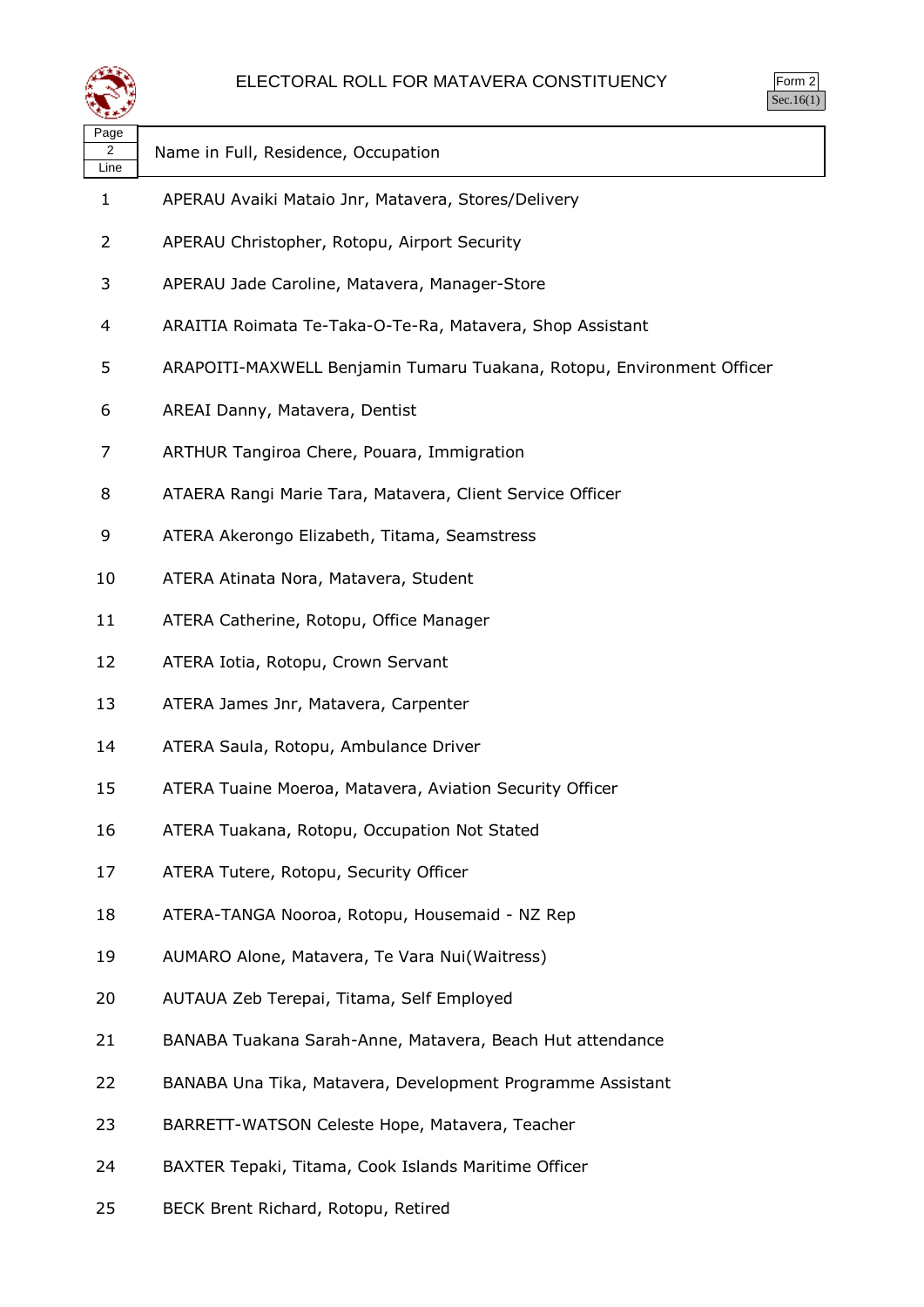

| orm<br>╭ |
|----------|
| ` 1      |

| પ∓≠У              |                                                                 |
|-------------------|-----------------------------------------------------------------|
| Page<br>3<br>Line | Name in Full, Residence, Occupation                             |
| $\mathbf{1}$      | BECK Marie Denise, Rotopu, Retired                              |
| 2                 | BEN Thomas, Titama, Self Employed                               |
| 3                 | BEN MARSTERS Eddey, Matavera, Carpenter                         |
| 4                 | BEN MARSTERS Elizabeth, Matavera, Self Employed                 |
| 5                 | BEN MARSTERS Francis, Titama, Cashier                           |
| 6                 | BLAKE Roger Tai-Kanapa Ioane, Rotopu, TV Broadcaster/Presenter  |
| 7                 | BOND Tai Diana, Rotopu, Receptionist                            |
| 8                 | BOND Warren Douglas, Matavera, Retired                          |
| 9                 | BROGAN Nicholas Damion, Titama, Builder                         |
| 10                | BROWN Lionel Martin, Rotopu, Unemployed                         |
| 11                | BROWN Wretta Vaine, Matavera, Domestic Duties                   |
| 12                | BROWNE Metuakore-O-Tauri, Rotopu, Seamstress                    |
| 13                | BULLEN Maybelline, Matavera, HR & Asset Manager                 |
| 14                | BURR Martin John, Matavera, ICT Officer - ANZ Bank              |
| 15                | CAMPBELL Jamie Lee, Titama, Office Manager                      |
| 16                | CARFAX-FOSTER James Michael, Rotopu, Electrician                |
| 17                | CARFAX-FOSTER Michelle Anna-Marie, Rotopu, Assistant Accountant |
| 18                | CARFAX-FOSTER Tarota, Rotopu, Secretary                         |
| 19                | CHARLIE Clinton Bey Upokoina, Matavera, Builder                 |
| 20                | <b>CHARLIE Tara, Titama, Home Duties</b>                        |
| 21                | CHARLIE Terangi, Rotopu, Senior Accounts                        |
| 22                | CHARLIE Tuainekore, Titama, Cook Islands Maritime Officer       |
| 23                | CHARLIE Valentina Mary, Titama, Accounts Clerk                  |
| 24                | CHASE Elizabeth Rangi Aturoa, Matavera, Occupation Not Stated   |

CLARK Bronwyn Lilly, Matavera, Bank Officer (ANZ)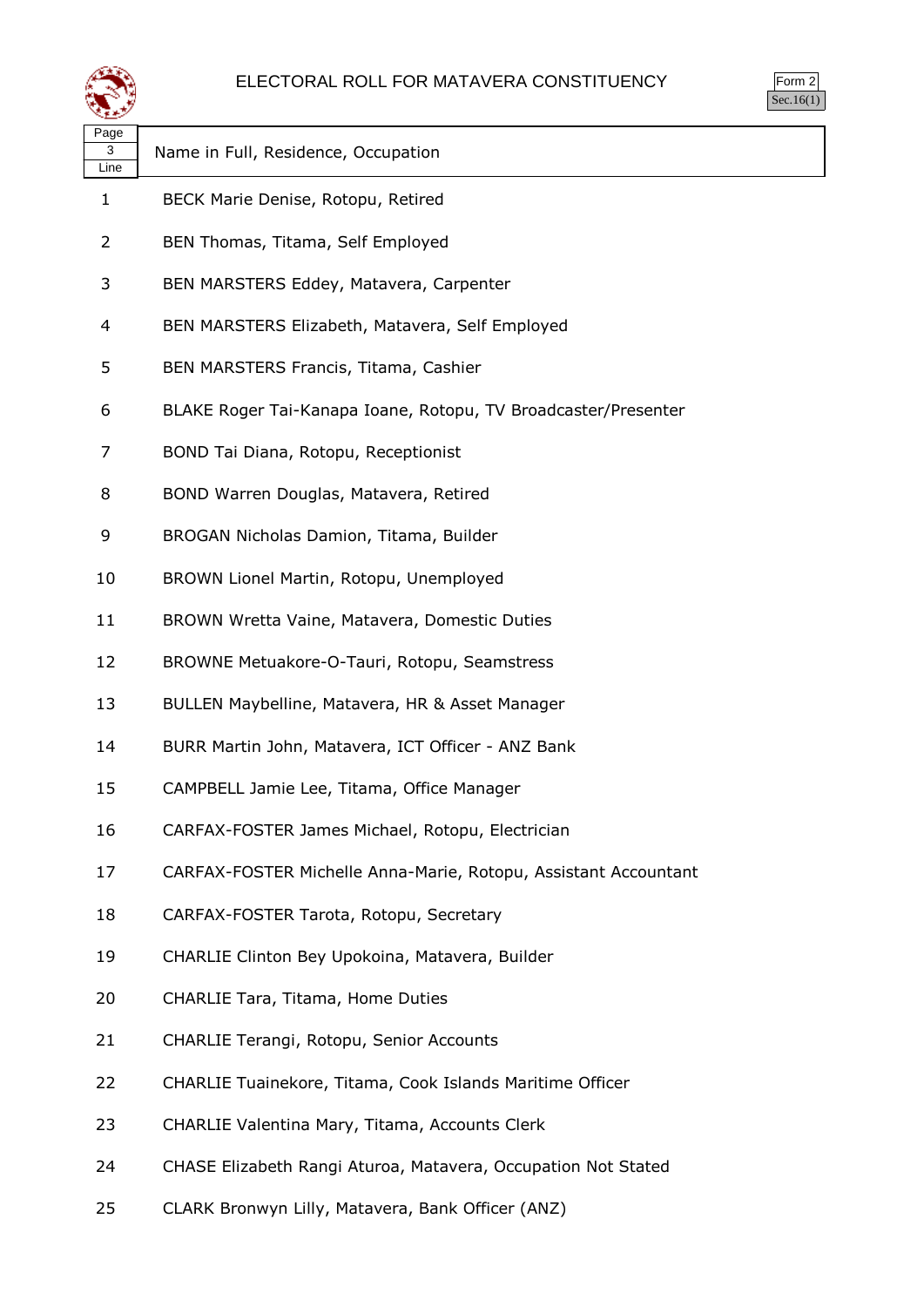

| ⋖≝≇⋗              |                                                                             |
|-------------------|-----------------------------------------------------------------------------|
| Page<br>4<br>Line | Name in Full, Residence, Occupation                                         |
| 1                 | CLARK Oturika Tevaerua, Matavera, Retired                                   |
| 2                 | COWAN Allan, Matavera, Self Employed                                        |
| 3                 | COWAN Joseph, Pouara, Welder                                                |
| 4                 | COWAN Reed Akapi Cowan, Matavera, CITC Wholesale                            |
| 5                 | COWAN Teinamoeroa, Titama, Cashier                                          |
| 6                 | COWAN-METZKER Thomasina Patricia, Matavera, Occupation Not Stated           |
| 7                 | CUTHERS Terangi Taura Atua, Matavera, Retired                               |
| 8                 | DASHWOOD Edna Marie, Matavera, Student                                      |
| 9                 | DASHWOOD Francis Hillas, Rotopu, Self Employed                              |
| 10                | DASHWOOD Julian, Vaenga, Retired                                            |
| 11                | DASHWOOD Kairangi, Vaenga, School Teacher                                   |
| 12                | DASHWOOD Roberta, Rotopu, Public Servant                                    |
| 13                | DAVIS Brett Lindsay, Matavera, Builder                                      |
| 14                | DAVIS Kim Jeanne, Matavera, Hairdresser                                     |
| 15                | DEARLOVE Janet Mary, Pouara, Manager                                        |
| 16                | DEARLOVE Neil Stanley, Pouara, Manager                                      |
| 17                | DEARLOVE Reuben Neilsen, Pouara, Chef                                       |
| 18                | DEARLOVE Victoria Helen, Pouara, Self Employed                              |
| 19                | DEMMKE Andreas Claudius, Matavera, Senior Development Programme Coordinator |
| 20                | DIXON Michelle Amanda, Matavera, Massage therapist                          |
| 21                | DOUKE Thomas Lee, Pouara, Retired                                           |
| 22                | DOUKE Tuhilani, Pouara, Domestic Duties                                     |
| 23                | DROLLETT Falakiko Naiveli, Matavera, IT Consultant                          |
| 24                | EASTERBROOK Matthew John, Matavera, Teacher                                 |

EDWARDS Frank George, Matavera, Retailer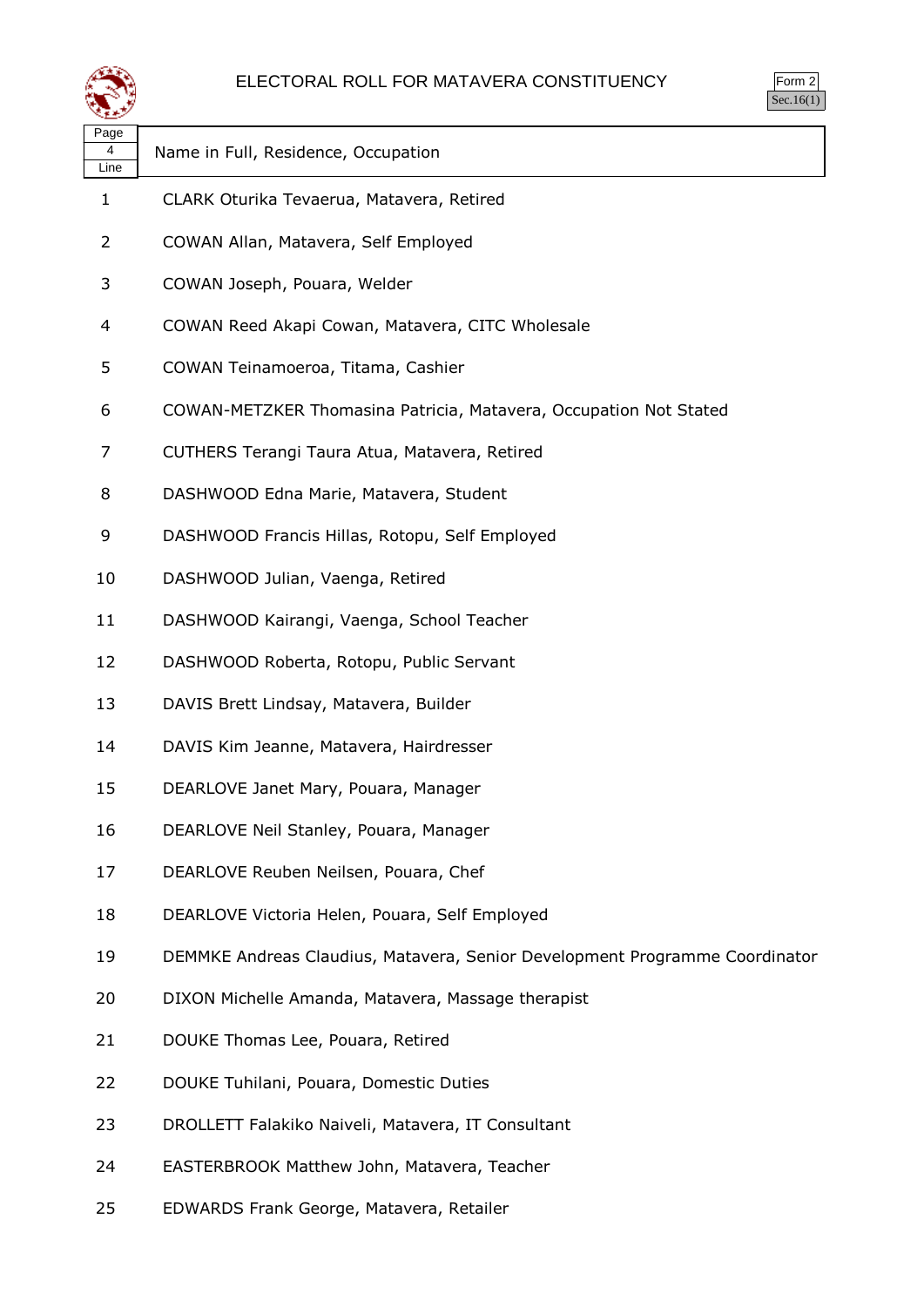

| Page<br>5<br>Line | Name in Full, Residence, Occupation                       |
|-------------------|-----------------------------------------------------------|
| 1                 | EDWARDS GEORGE, Titama, Carpenter                         |
| 2                 | EGGELTON Cassey Tereapii, Matavera, Self Employed         |
| 3                 | EGGELTON Desmond Bey, Matavera, Company Director          |
| 4                 | ELLIS George Frederick, Matavera, CEO-Pearl Authority     |
| 5                 | EMANUELA Robert, Titama, Self-Employed                    |
| 6                 | EMMANUELA Charleen Vaine, Matavera, Registered Nurse      |
| 7                 | EMMANUELA Matangaro, Matavera, Accounts Clerk - MFEM      |
| 8                 | ENETAMA Audi, Titama, Builder                             |
| 9                 | ENETAMA Davina Moira Zeta, Titama, Administration Officer |
| 10                | ENETAMA Maria Te Ato, Titama, Research Officer            |
| 11                | ENOKA Louis Henry Akavai, Matavera, Self Employed         |
| 12                | ENUA Michael Ngametua Inangaro, Matavera, Self Employed   |
| 13                | ENUA Ngatereapii Angelo, Rotopu, Public Servant           |
| 14                | EPATI Florence Kimiora, Matavera, Finance Manager         |
| 15                | EPATI Jana Shirlene, Rotopu, Public Servant               |
| 16                | EPATI-MATAPAKIA Maureen Jentle Tari, Matavera, Manager    |
| 17                | ETCHES Juliana Teinakore, Titama, Teacher                 |
| 18                | ETCHES Peter George, Titama, Curriculum Advisor           |
| 19                | FAIREKA Munokoa, Matavera, Hospitality Duties             |
| 20                | FAIREKA Rachael Pokino, Matavera, Housekeeping Supervisor |
| 21                | FE'AO Joseph Tony, Matavera, Youth Worker                 |
| 22                | FE'AO Simone Moana, Matavera, Audit Manager               |
| 23                | FLANAGAN Tevaimairenui, Matavera, Sales                   |
| 24                | FRAMHEIN Carl Teriiahoroa, Titama, Technician             |
| 25                | FRAMHEIN Teakuao Lonsdale, Titama, Voadfone Tech          |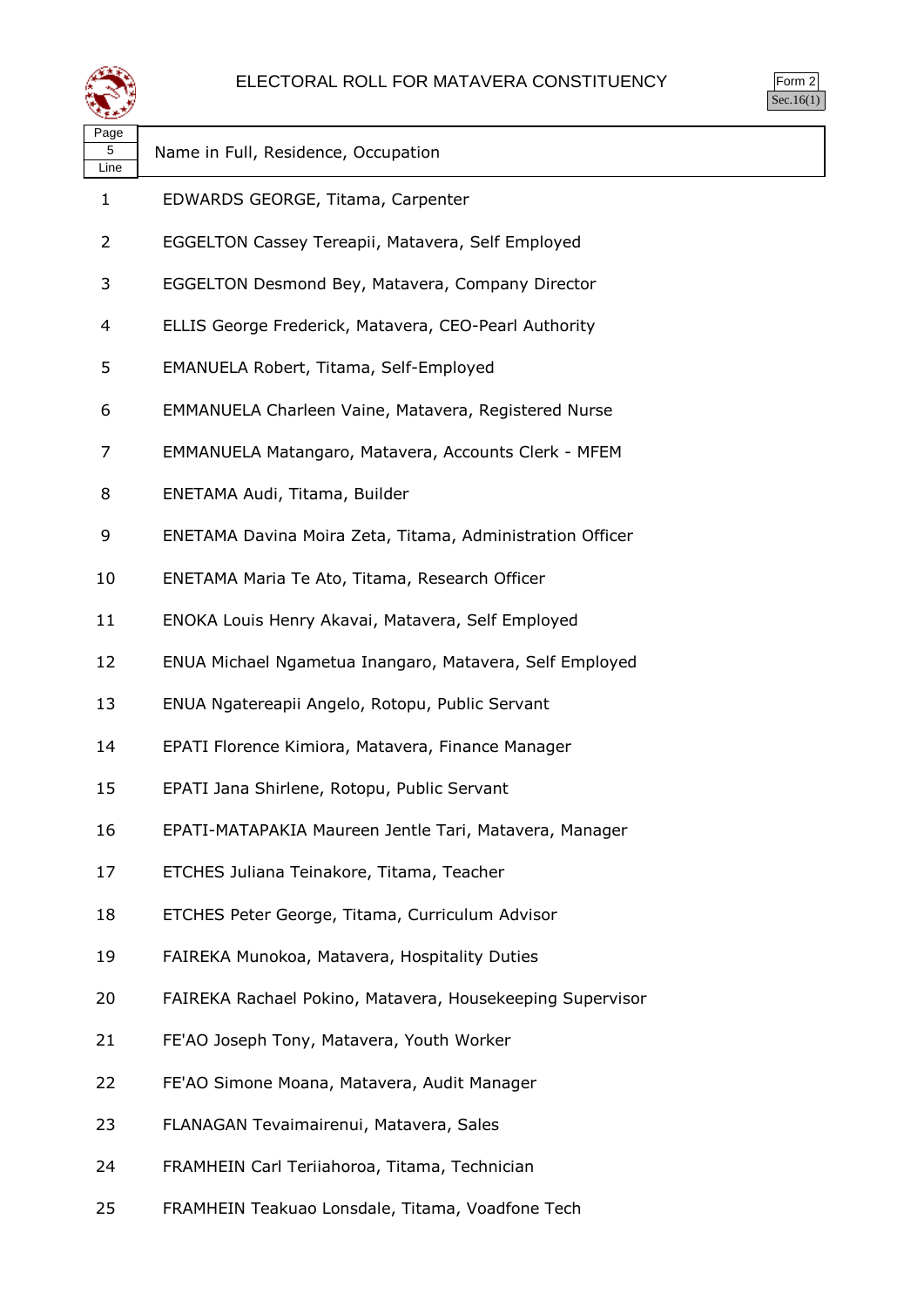

| orm |  |
|-----|--|
|     |  |

| Name in Full, Residence, Occupation                                             |
|---------------------------------------------------------------------------------|
| FRAMHEIN Tekeu Boy, Titama, Engraver                                            |
| FRAMHEIN Teriiahoroa Rataro, Titama, Labourer                                   |
| FREDRICKSON Andrew David, Matavera, Teacher                                     |
| FREDRICKSON Rossana Mary, Matavera, Teacher                                     |
| GEORGE Iona Piira, Matavera, Activity Officer                                   |
| GEORGE Kenneth David, Matavera, First Officer-Prison Warden                     |
| GEORGE Mana, Matavera, Builder                                                  |
| GEORGE Nga, Rotopu, Carpenter                                                   |
| GEORGE Ruki, Matavera, General Manager                                          |
| GLASSIE Katrina Tura Jasmine Renee, Matavera, Administration                    |
| GOLDSWORTHY Bruce Tutai, Titama, Salesman                                       |
| GOLDSWORTHY Bruce William, Matavera, Company Director                           |
| GOLDSWORTHY John Nooroa, Matavera, B.M.Wholesaler                               |
| GOLDSWORTHY Metua, Matavera, Kitchen Hand - Kikau Hut                           |
| GOODWIN Mary Upokoina, Matavera, Retired                                        |
| GOODWIN Sir Frederick, Matavera, Retired                                        |
| GRIBBLE Daniel Ross, Titama, Customs Officer                                    |
| GRIBBLE Tuainekore, Titama, Stay Home Mum                                       |
| HALLIN Kenneth Bo, Titama, Co. Director                                         |
| HEATHER Stanley, Titama, Self Employed                                          |
| HENDERSON Cailean Tai-A-Napa, Matavera, Environment Officer-Assistant Administr |
| HENDERSON Kevin Rae, Titama, Electronics Technician                             |
| HENDERSON Minar Purotu Elizabeth, Matavera, Restaurant                          |
| HENDERSON Mona, Titama, Electronics Retailer                                    |
|                                                                                 |

HENDERSON Thomas Edwin, Titama, Occupation Not Stated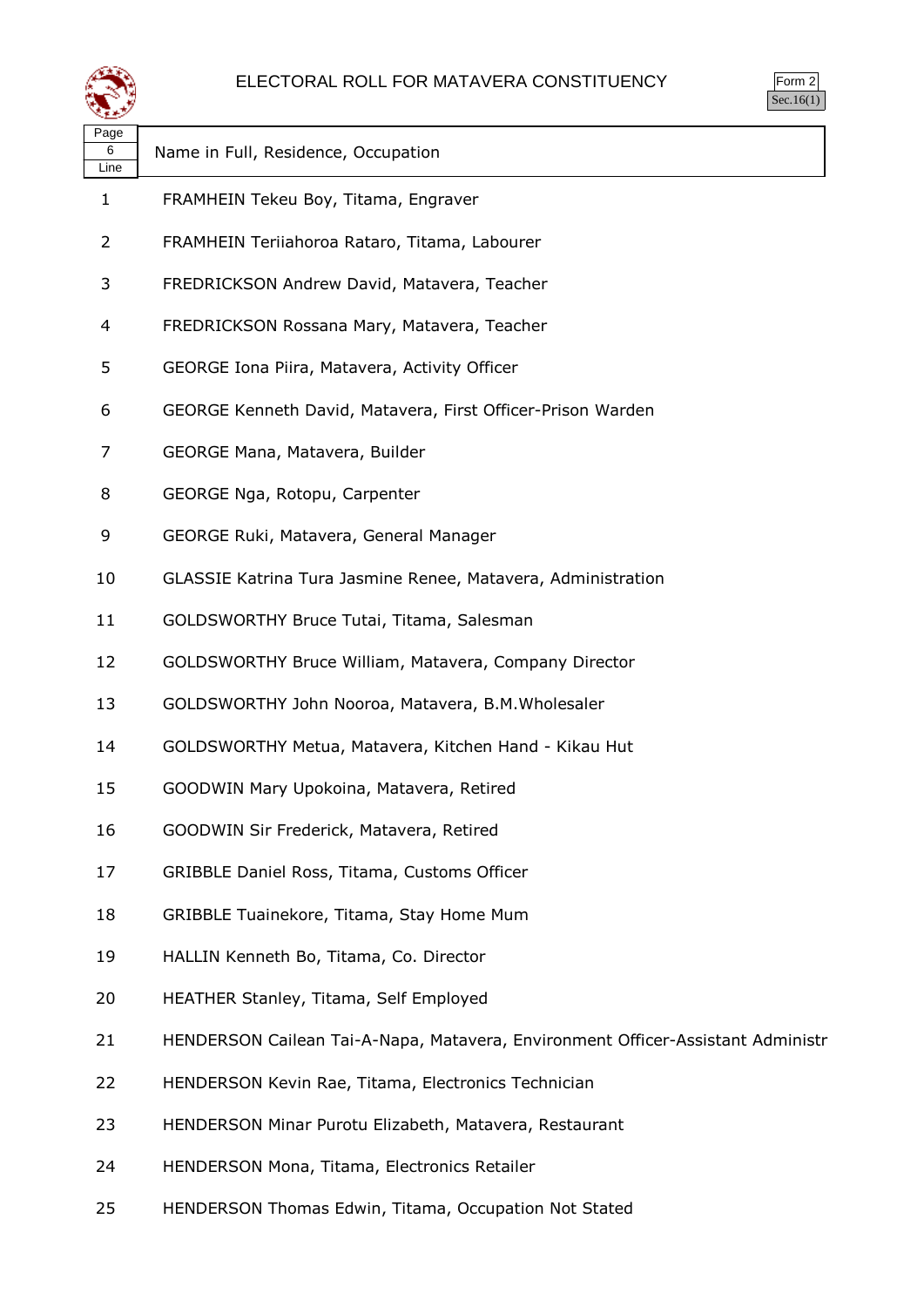

| Page<br>7<br>Line | Name in Full, Residence, Occupation                                       |
|-------------------|---------------------------------------------------------------------------|
| $\mathbf{1}$      | HENDERSON Vikki Te-Kura-i-Oneroa, Matavera, Hotel Manager                 |
| 2                 | HENDERSON-BOB Benjamin Maeva-Kura Arii Manu, Matavera, Retail at Vodafone |
| 3                 | HENRY Teina, Matavera, cashier (Foodland)                                 |
| 4                 | HERMAN Francois Robert, Rotopu, Welder                                    |
| 5                 | HERMAN James Purea, Titama, Pilot                                         |
| 6                 | HERRMANN John Joseph, Titama, Self Employed                               |
| 7                 | HERRMANN Tepaeru Kiteitekata, Titama, Secretary MFAI                      |
| 8                 | HERRMANN Upokoina Mata-Turuia-e-te-au, Titama, Teacher                    |
| 9                 | HEWETT Lisa Turina, Matavera, Kitchen Hand                                |
| 10                | HOFF Janine, Matavera, Massage Therapy                                    |
| 11                | HOPA Gregory Hohaia Herman, Titama, Front Office Executive                |
| 12                | HOSKING Junior, Titama, Self Employed                                     |
| 13                | HOSKING Ngapoko Kinau, Titama, Café Barista                               |
| 14                | HOSKING Ngere Philip, Rotopu, Carpenter                                   |
| 15                | HOSKING Rose Ngametua, Matavera, Shop Assistant                           |
| 16                | HOSKING Sally Jupenen, Matavera, Journalist                               |
| 17                | HOSKING Tuainekore, Vaenga, Domestic Duties                               |
| 18                | HOSKING Tukurangi, Vaenga, Fisherman                                      |
| 19                | HOSKING-TARAMAI Jane, Rotopu, Domestic Duties                             |
| 20                | HUNTER Carl Sean, Matavera, Public Servant                                |
| 21                | HUNTER Tepua, Matavera, Senior Management Officer                         |
| 22                | INA Tungane Mereana Heni, Titama, Teller Westpac                          |
| 23                | INAMATA Teina, Rotopu, Bank Manager                                       |
| 24                | INAMATA Tetiare Tekea Tongiariki, Titama, Medical Admin                   |
|                   |                                                                           |

INGRAM Imogen Pua, Matavera, Retired Accountant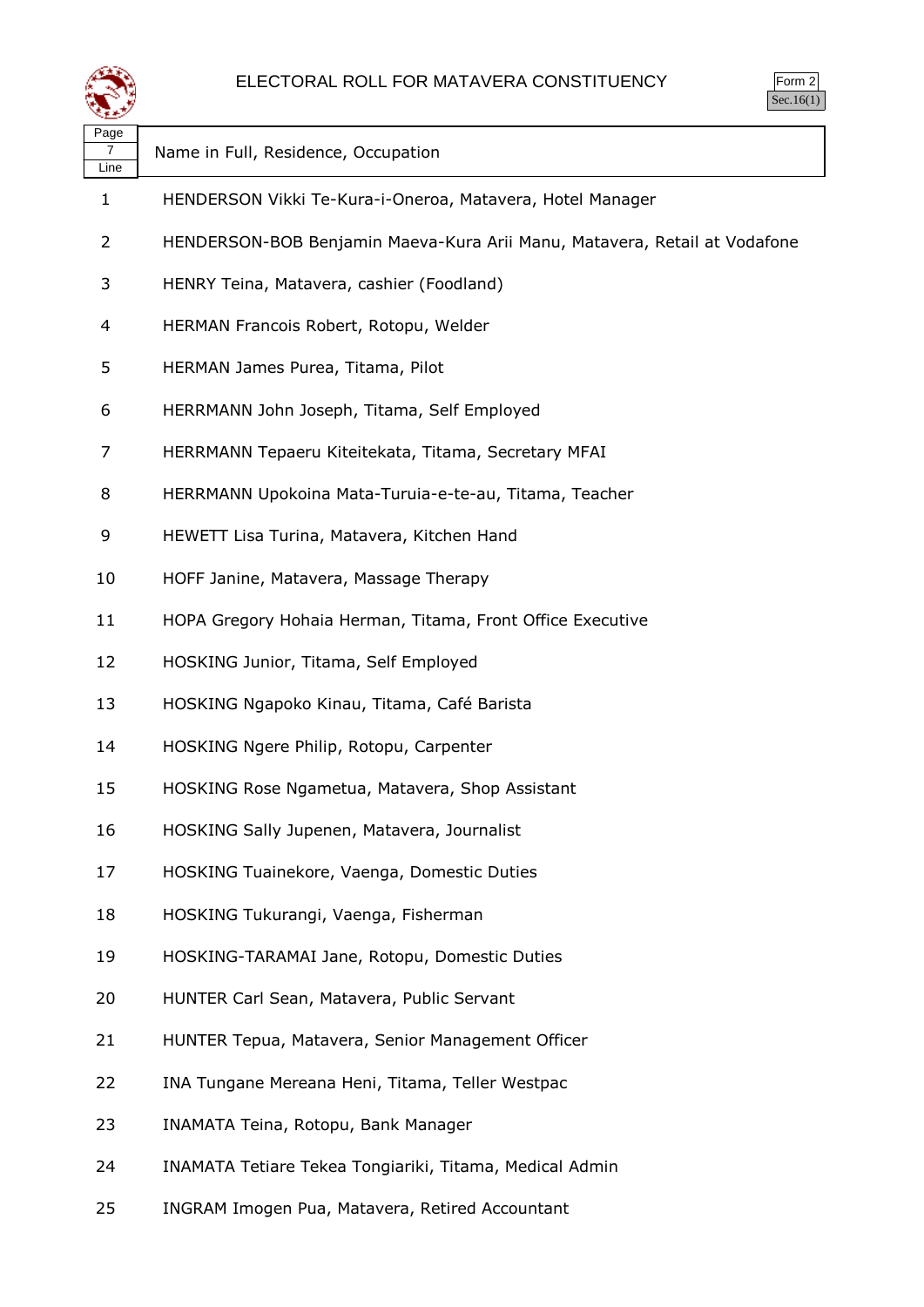

| orm<br>╭ |
|----------|
| ` 1      |

| ∼<br>Page<br>8       | Name in Full, Residence, Occupation                          |
|----------------------|--------------------------------------------------------------|
| Line<br>$\mathbf{1}$ | IOANA Panapa, Matavera, Pensioner                            |
| 2                    | IOANE Rimu, Rotopu, Labourer                                 |
| 3                    | IOANE Terepai, Rotopu, Domestic Duties                       |
| 4                    | IOANE Vaine, Rotopu, Immigration Officer                     |
| 5                    | IORANGI Rere Katarina, Titama, Receptionist                  |
| 6                    | IOSUA Taiti, Vaenga, Self Employed                           |
| 7                    | IOTEVA Hannah Parau Teinakore, Matavera, Airport Security    |
| 8                    | IOTUA Atoni, Matavera, Retired                               |
| 9                    | IOTUA Luann Machelle, Matavera, Nail Technician              |
| 10                   | IRO Ngairinga Kotrine, Matavera, Service Support Officer     |
| 11                   | IRO Shontay Marie, Matavera, Pharmacy Assistant              |
| 12                   | IVAITI Nathan Stuart, Matavera, Self Employed                |
| 13                   | JACK Gelling, Titama, Retired                                |
| 14                   | JACK Okotini Tepaeru, Titama, Domestic Duties                |
| 15                   | JIM Nicolina, Vaenga, Self Employed                          |
| 16                   | JIM Rebbeca Te Au, Matavera, Student                         |
| 17                   | JIM Tokerau William, Matavera, Carver                        |
| 18                   | JOE Takaikura Maruroa, Matavera, Minister of Religion - CICC |
| 19                   | JOHNSTON Dan, Matavera, Printer Cook Island News             |
| 20                   | JOHNSTON Olivia, Matavera, Home maker                        |
| 21                   | JOSEPH Anthony Tianoa, Titama, Island Craft                  |
| 22                   | JOSEPH Ngatokoono, Rotopu, Labourer                          |
| 23                   | KABWEBWE Tianteei, Matavera, Processing Officer- MFEM        |
| 24                   | KAE Teariki Takareva, Matavera, Carpenter                    |

KAE Xenia Tamara Art, Matavera, Customer Service Officer BCI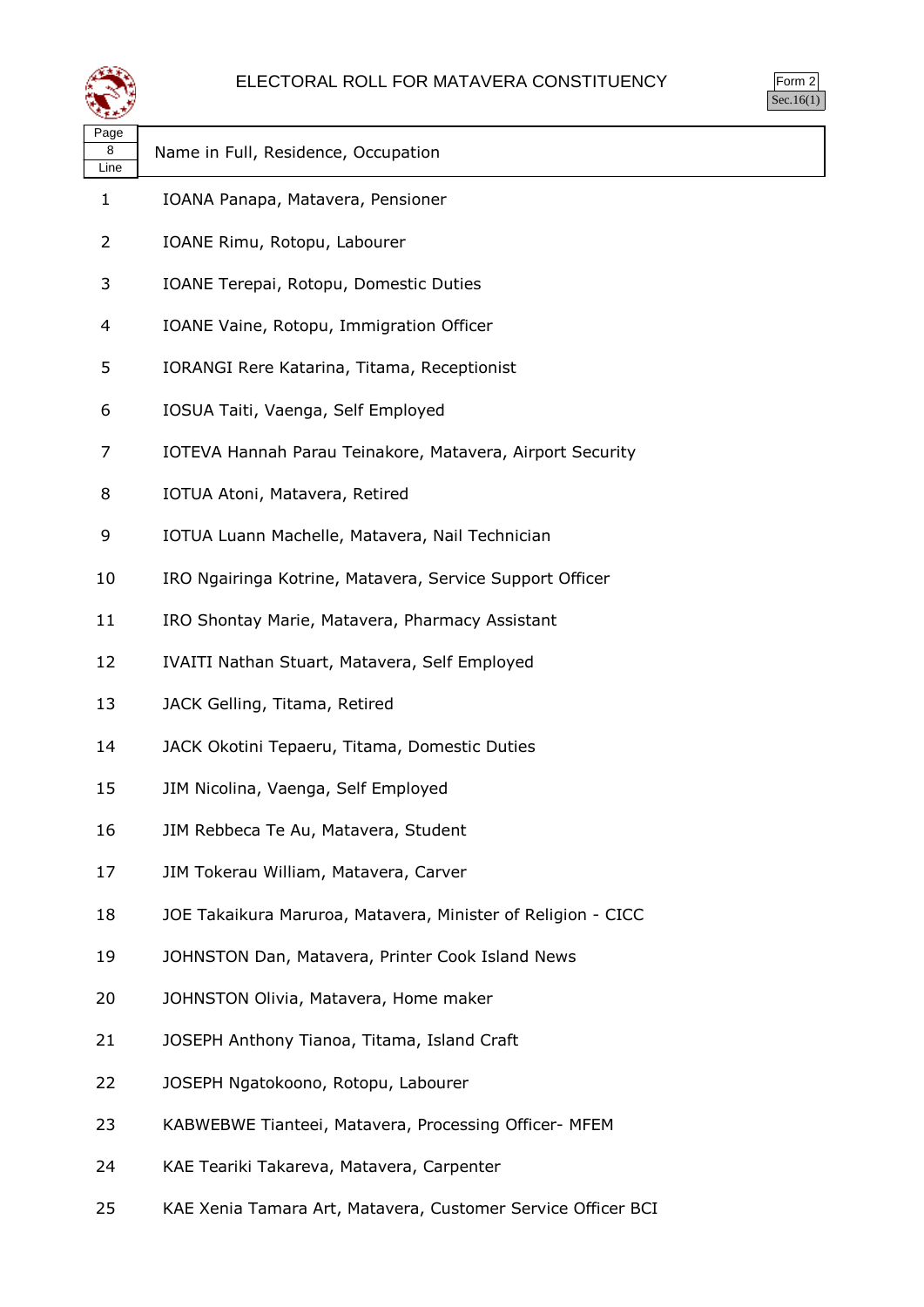

| orm<br>╯ |
|----------|
| ۰ ا      |

| Page<br>9<br>Line | Name in Full, Residence, Occupation                                  |
|-------------------|----------------------------------------------------------------------|
| 1                 | KAIRAU Ngariki-e-tini, Titama, Domestic Duties                       |
| 2                 | KAMANA Mary Helen, Titama, Administration Officer                    |
| 3                 | KAMANA Sonya Theresa, Matavera, Manager                              |
| 4                 | KAMO Tuaine Tarapu Hava Patricia, Rotopu, Domestic Duties            |
| 5                 | KAPI Teinakore Vaike, Matavera, Labourer                             |
| 6                 | KARATI MacKenzie Framhein Ngatokoa, Titama, Engineer                 |
| 7                 | KARE Tanemata Madeline, Titama, Office Secretary_ Titikaveka College |
| 8                 | KAREROA Ruth Metuamaru, Matavera, bank teller- BCI                   |
| 9                 | KAUKURA Marii, Matavera, Self-employed                               |
| 10                | KAUPO-TOU Tupuna Moeroa, Rotopu, Checkout Operator                   |
| 11                | KAVEAO Moeroa Clare Memory, Matavera, Domestic Duties                |
| 12                | KAVEAO Parenga, Vaenga, Student                                      |
| 13                | KAVEAO Punanga Josephine, Matavera, Protocol Officer                 |
| 14                | KEAY Jaimie Ellen, Matavera, Journalist                              |
| 15                | KIERAN Thorp, Rotopu, Fisherman                                      |
| 16                | KIETONGA Miria Memory, Titama, Student                               |
| 17                | KIRKWOOD Andrew Jon, Matavera, Photobooth                            |
| 18                | KORA Anthony, Matavera, Grower                                       |
| 19                | KORA Matatuu, Titama, Self Employed                                  |
| 20                | KORA Takapi Teararoa, Titama, Quarantine Officer                     |
| 21                | KOROA Haua Lydia, Matavera, Finance Officer                          |
| 22                | LEATHERBY Darryl James, Matavera, Accommodation Manager              |
| 23                | LITTLE Violet Jacqueline, Titama, Domestic Duties                    |
| 24                | LIVINGSTONE JOAN LESLEY, Matavera, Care giver                        |

LUKE Autiare Ruamataiti, Matavera, Accounts Clerk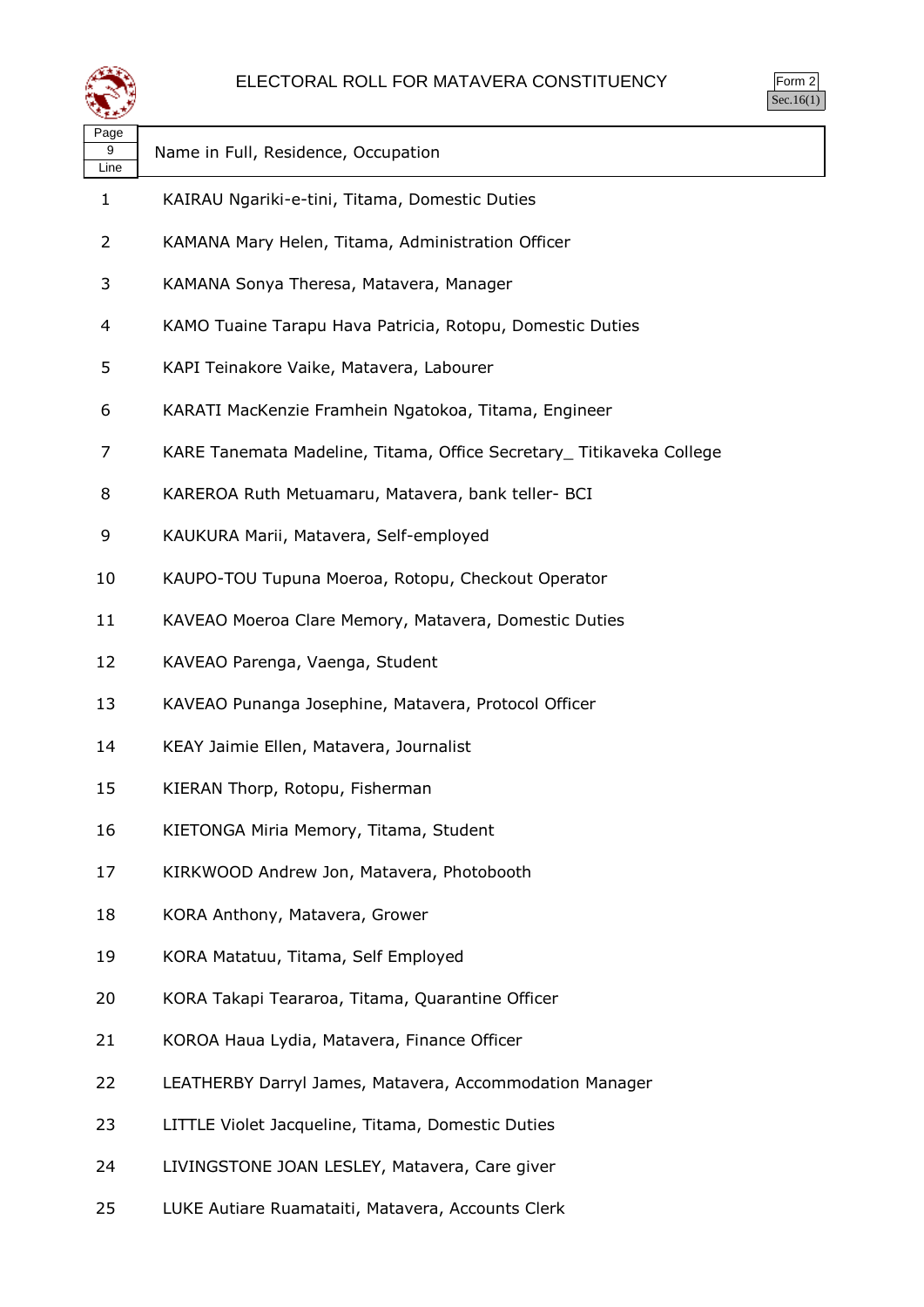

| orm<br>ッ |  |
|----------|--|
| ` 1      |  |

| . ugu<br>10<br>Line | Name in Full, Residence, Occupation                                |
|---------------------|--------------------------------------------------------------------|
| 1                   | MAEVA Te Arapoti, Rotopu, School Principal/Teacher                 |
| 2                   | MAEVA Tungane, Rotopu, Sales Assistant                             |
| 3                   | MAKA KEA Valentine, Matavera, Builder                              |
| 4                   | MAKARA Ana Mereana, Titama, School Teacher                         |
| 5                   | MAKARA Makara Anthony, Matavera, Grower                            |
| 6                   | MAKARA Taia Francis, Matavera, Volunteer                           |
| 7                   | MAKARA Tavai Lawrence, Matavera, Nursery Technician                |
| 8                   | MAKARA Tuakana, Titama, Bank Officer                               |
| 9                   | MAKIMARE Rongomatangi, Rotopu, Pensioner                           |
| 10                  | MAKITAE Kimiora Ki Te Enua Mamao, Matavera, Police Officer         |
| 11                  | MAKITAE Motukino Tauakume, Matavera, Police officer                |
| 12                  | MANI Macherie Metuangaro, Matavera, Land Clerk Justice             |
| 13                  | MANI Wake, Matavera, Domestic Duties                               |
| 14                  | MANUELA Corina Laita, Vaenga, CITC Kaps - Assistant Manager        |
| 15                  | MANUELA Kianga Jordan, Titama, Deli/Café Assistant                 |
| 16                  | MANUELA Tutai, Matavera, Self Employed                             |
| 17                  | MAOATE-TIERNEY Marie, Titama, Chef                                 |
| 18                  | MARIRI Rangitaumata Taputukura O Te Rangi, Matavera, Home Duties   |
| 19                  | MAROROA Ngamata, Rotopu, Shop Assistant                            |
| 20                  | MAROROA Teaukava, Rotopu, Planter                                  |
| 21                  | MAROROA Teaukava Atera, Matavera, Student                          |
| 22                  | MAROROA Tere Tutu Evangeria Memory Vaiari, Matavera, Domestic Duty |
| 23                  | MARSTERS Akahotu, Rotopu, Pensioner                                |
| 24                  | MARSTERS Jimmy Temu, Matavera, Care Taker                          |

MARSTERS Mary, Matavera, Receptionist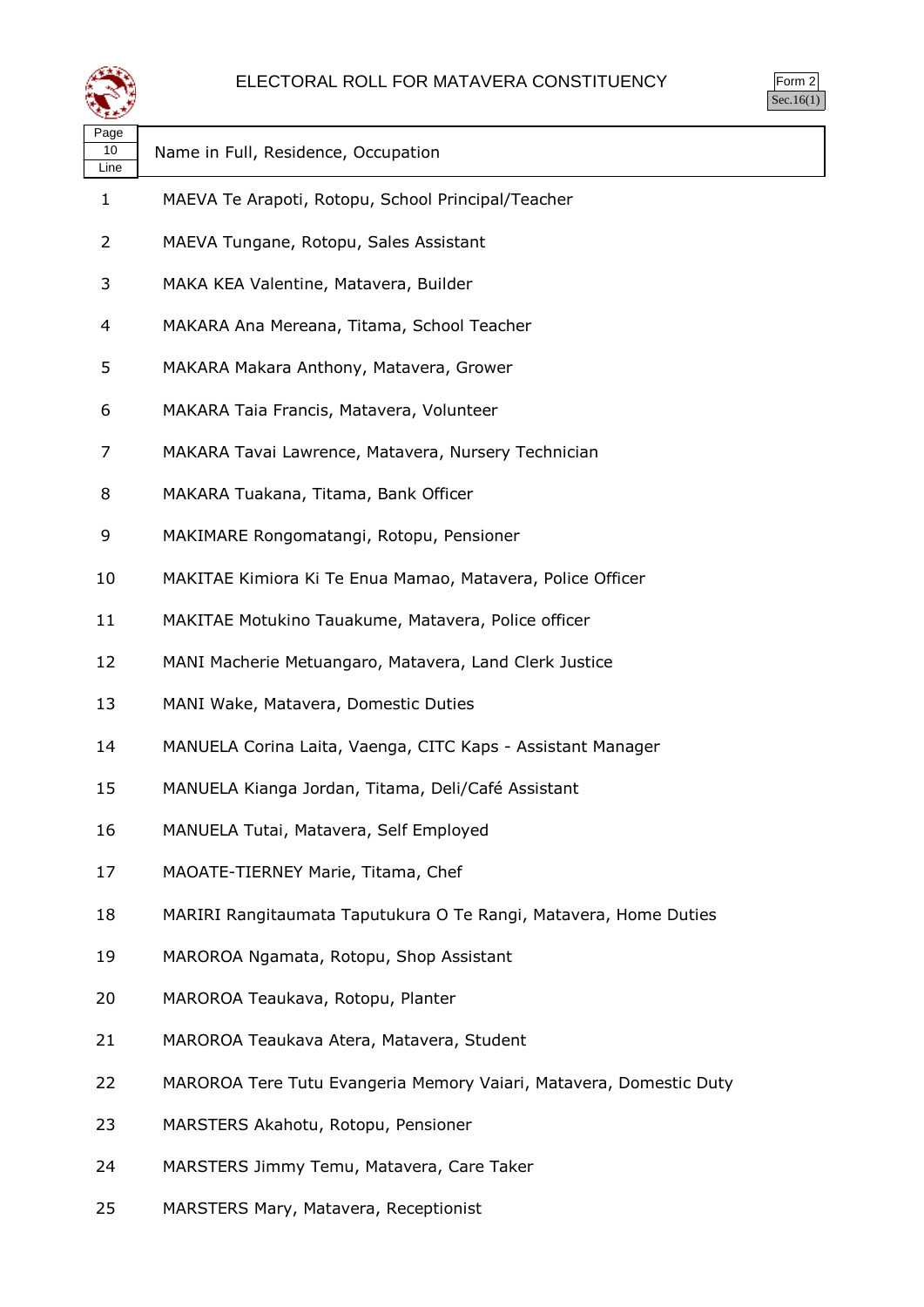

| Page       |                                                                     |
|------------|---------------------------------------------------------------------|
| 11<br>Line | Name in Full, Residence, Occupation                                 |
| 1          | MARSTERS Miimetua, Matavera, Pensioner                              |
| 2          | MARSTERS Paranapa Ben, Rotopu, Pensioner                            |
| 3          | MATAI Courtney Tauarangi, Titama, Housekeeping - Pacific Resort     |
| 4          | MATAI Pauline Matangaro, Matavera, Senior Accounts Clerk            |
| 5          | MATAIO Debora, Rotopu, Student - Waikato University                 |
| 6          | MATAIO Marianna, Rotopu, Domestic Duties                            |
| 7          | MATAIO Monikura, Rotopu, Groundsman                                 |
| 8          | MATAIO Ngatokorua, Rotopu, Secretary, Cook Islands Christian Church |
| 9          | MATAITI Maria, Titama, Domestic Duties                              |
| 10         | MATAITI Terangi, Titama, Retail - CITC Supermarket                  |
| 11         | MATAITI Tupu Karika Jnr, Titama, Planter                            |
| 12         | MATAPAKIA Andrew, Matamanea Christopher, Matavera, Bank Officer     |
| 13         | MATAPO Paul, Matavera, Fireman                                      |
| 14         | MATAPO Salaberga Okirua, Titama, Occupation Not Stated              |
| 15         | MATAROA Mataroa, Matavera, Pensioner                                |
| 16         | MATENGA Jeane, Matavera, Manager - Elijah Communication             |
| 17         | MAUI John Joshua, Pouara, Storeman                                  |
| 18         | MAUI Ngatuaine, Pouara, Public Servant                              |
| 19         | MAUI Vaine, Pouara, Housewife                                       |
| 20         | MCDAVIS Malone Nick Tairo, Matavera, Welder by Trade                |
| 21         | MCLEOD Tereapii Munokoa Tupou, Matavera, Store Manager              |
| 22         | MCMURCHY Inano Vaiitirau, Matavera, Massage Therapist               |
| 23         | MEHAU John Ngapoe, Matavera, Unemployed                             |
| 24         | MESSINE-TEREU Atinata, Matavera, Teacher                            |
| 25         | METCALFE Madeleine Teau, Vaenga, Supervisor/Secretary               |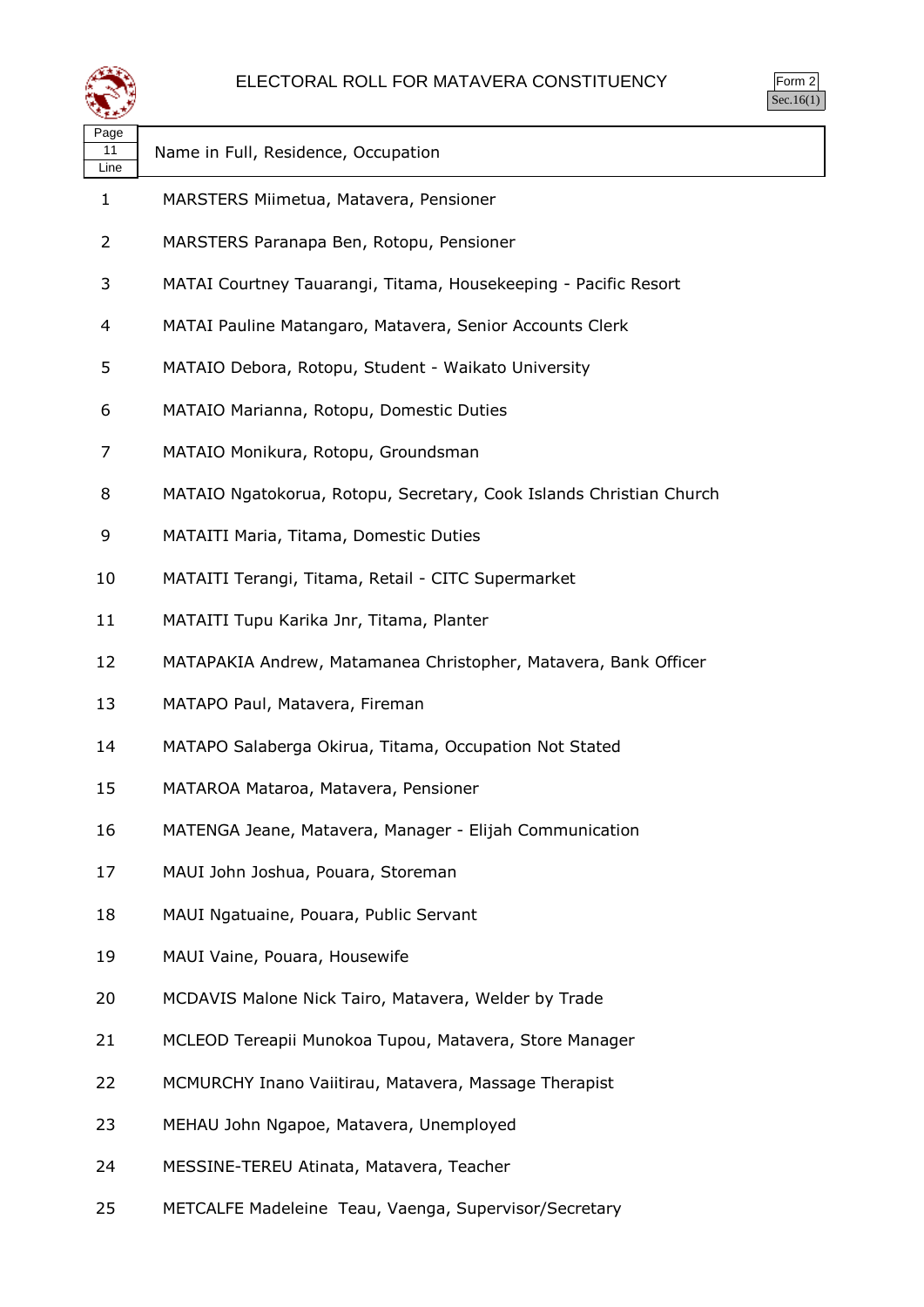

| Page<br>12<br>Line | Name in Full, Residence, Occupation                       |
|--------------------|-----------------------------------------------------------|
| 1                  | METCALFE Peter Charles, Vaenga, Plumber/Mechanic          |
| 2                  | METUAKORE Tarere, Matavera, Carpenter                     |
| 3                  | METUARAU Anapaarii, Matavera, Public Servant              |
| 4                  | METUARAU Karen Temaui, Matavera, Care giver               |
| 5                  | METUARAU Turangatapu, Rotopu, Retired                     |
| 6                  | METZERK Willy Ferdinand, Matavera, Retired                |
| 7                  | MICHIHARA Claire Terumi, Matavera, Aquarium Fish Exporter |
| 8                  | MIRABEL Nida Rutaquio, Matavera, Accountant               |
| 9                  | MIRIA George, Matavera, Groundsman                        |
| 10                 | MIRO Tereapii Jamie, Rotopu, Carpenter                    |
| 11                 | MITCHELL Joshua McKenzie, Matavera, Fisheries Officer     |
| 12                 | MITCHELL Katherine Tatari, Titama, Teacher                |
| 13                 | MOEAU Tokorima, Matavera, Owner - Rima's Takeaway         |
| 14                 | MOEAURI Tony Boaza, Titama, Security - Airport Authority  |
| 15                 | MOEKA'A Rima'ati, Matavera, Teacher                       |
| 16                 | MOEROA Ngatungane Nane, Rotopu, Housewife                 |
| 17                 | MOETAEKORE Moe, Titama, Pensioner                         |
| 18                 | MOETAEKORE Teokotai Renay, Titama, Maejoe Kitchen Hand    |
| 19                 | MOETAUA Amelia Vainetuua, Matavera, Unemployed            |
| 20                 | MOETAUA Gardenia Rouru, Matavera, Self Employed           |
| 21                 | MOETAUA Ngatokotoru, Matavera, Bartender                  |
| 22                 | MOETAUA Tungane Moeroa, Matavera, Finance Officer         |
| 23                 | MOETAUA Turangatapu, Matavera, Housewife                  |
| 24                 | MOKOROA Matangaro Angareu, Vaenga, Sales Assistant        |
|                    |                                                           |

MOKOROA Rangi Taumata, Vaenga, Bank Officer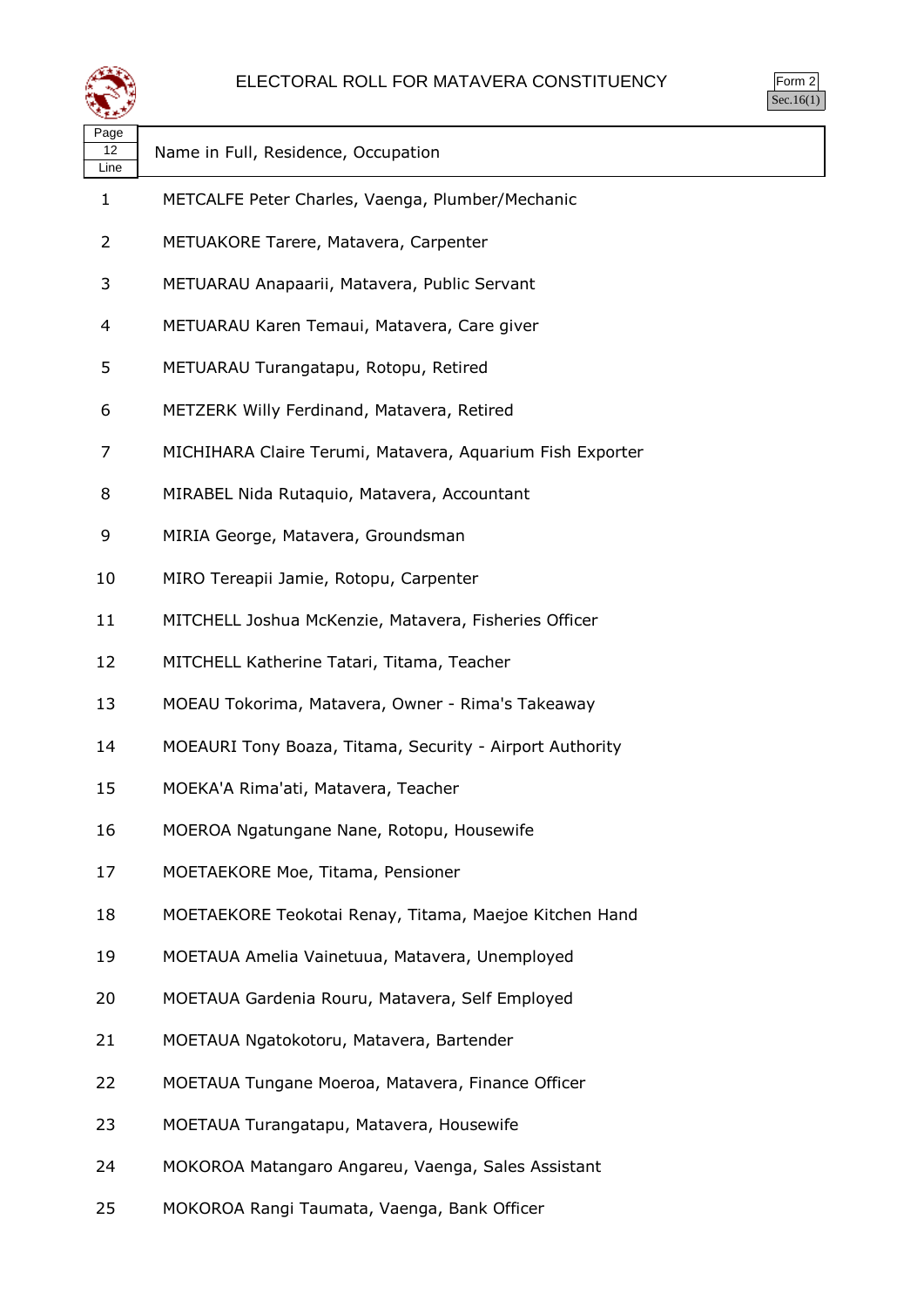

| Page<br>13<br>Line | Name in Full, Residence, Occupation                                  |
|--------------------|----------------------------------------------------------------------|
| 1                  | MOKOROA Taimata, Vaenga, Electrician                                 |
| 2                  | MORGAN Tungane Moeroa, Matavera, Retired                             |
| 3                  | MORRIS Alfred, Rotopu, Self Employed                                 |
| 4                  | MORRIS Joshua Tuatai, Matavera, Student - AUT                        |
| 5                  | MORRIS Tanga, Matavera, Technical Officer                            |
| 6                  | MORRIS Tanga, Rotopu, Senior Statistician - MFEM                     |
| 7                  | MOSE Benjamin Teurukura Kare, Matavera, CITC Supermarket Worker      |
| 8                  | MUIR Shane Chilton, Matavera, Self Employed                          |
| 9                  | MURARE Moeroa Omoeara, Matavera, Trader Jacks                        |
| 10                 | MURRAY Metua Vaapiri, Matavera, Retired                              |
| 11                 | MURRAY Penelope Karn, Matavera, Transcriptionist                     |
| 12                 | NAEA Okirua, Matavera, Police Officer                                |
| 13                 | NAICKER Nicholas Vivek Lawrence, Matavera, Student                   |
| 14                 | NANAI Maggie Kaiata, Matavera, Admin                                 |
| 15                 | NAPA Jydden Zane Turangi, Matavera, Mechanic                         |
| 16                 | NELIO Patricia Ishshah Rei, Matavera, Self-employed                  |
| 17                 | NGAMATA Alexandra Sandra, Titama, Bank Officer                       |
| 18                 | NGAMATA Daniel Tiafau Matamaru, Rotopu, Tertiary Student             |
| 19                 | NGAMATA Esther Nooroa, Rotopu, Student                               |
| 20                 | NGAMATA Karen Nathania, Pouara, Public Servant - Cook Islands Police |
| 21                 | NGAMATA Metua Vaikou, Matavera, Self Employed                        |
| 22                 | NGAMATA Taneao, Pouara, Builder                                      |
| 23                 | NGAMATA Tekura, Titama, Primary School                               |
| 24                 | NGAMATA Teokotai, Titama, Te Aponga Uira                             |

NGAMATA Tereora, Rotopu, Pacfresh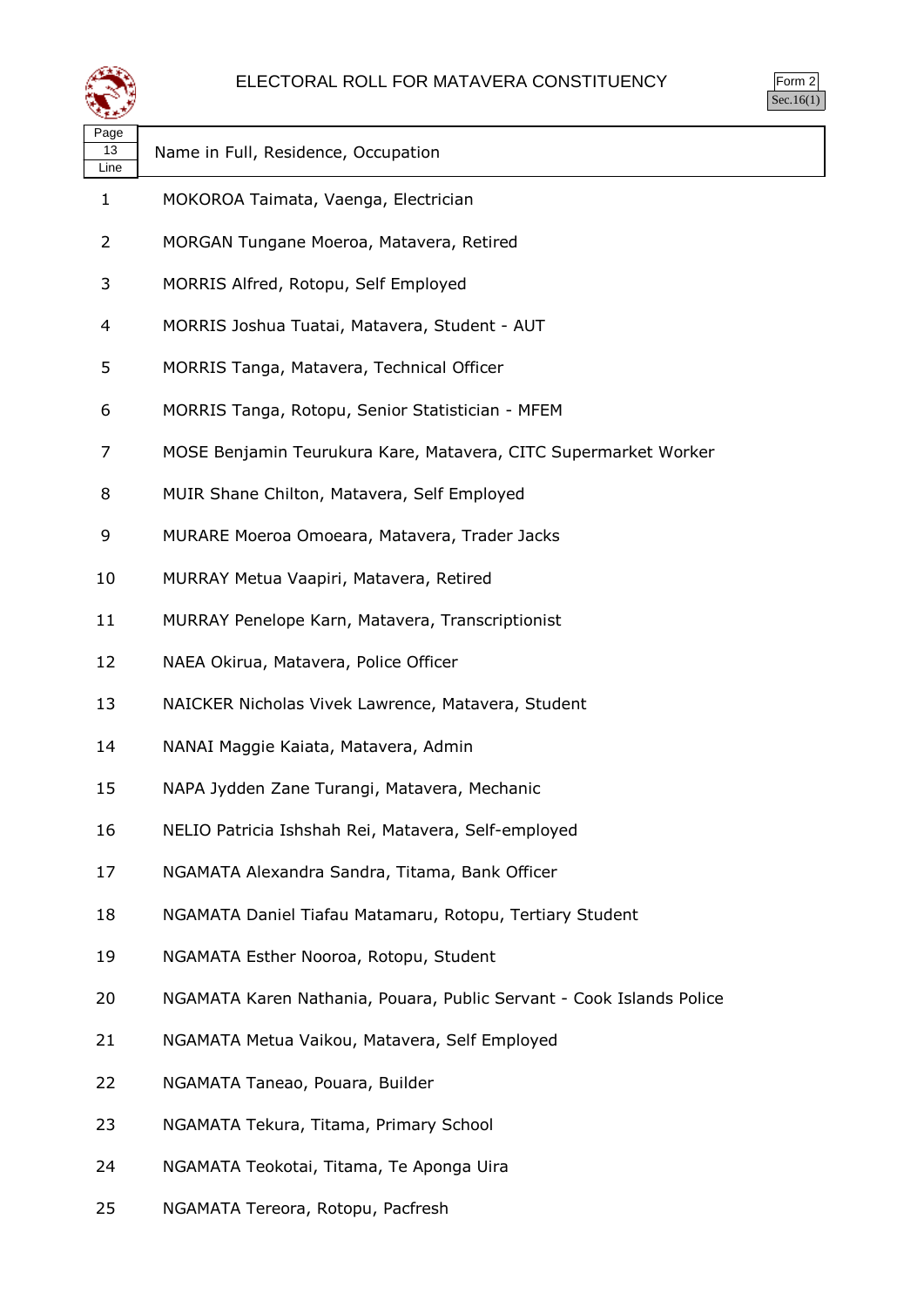

| Page<br>14<br>Line | Name in Full, Residence, Occupation                      |
|--------------------|----------------------------------------------------------|
| 1                  | NGAMATA Warren Travel, Matavera, student                 |
| 2                  | NGAMETUA Kamire, Vaenga, Ambulance Driver                |
| 3                  | NGAMETUA Kamire J Ngametua, Vaenga, Kitchen hand         |
| 4                  | NGAMETUA Pranktun Anthony, Matavera, Kitchen hand        |
| 5                  | NGAMETUA Tangata Tutai, Pouara, Builder                  |
| 6                  | NGAMETUA Teremoana, Vaenga, Shop assistant               |
| 7                  | NGAMETUA Tupuna, Rotopu, Planter                         |
| 8                  | NGAPOKO Rima, Titama, Domestic Duties                    |
| 9                  | NGATAUA Iorama, Vaenga, Quarry labourer                  |
| 10                 | NGATOKO Uriia Charles, Titama, Gas Deliverer             |
| 11                 | NGATOKORUA Daniel Teremoana, Matavera, Pilot-Air Raro    |
| 12                 | NGATUPUNA Ngametua, Matavera, StockTaker/ Shop Assistant |
| 13                 | NGERE Annie Elizabeth, Rotopu, Cashier                   |
| 14                 | NGERE Henry, Rotopu, Domestic Duties                     |
| 15                 | NGERE UKA Helen, Rotopu, Sales Assistant                 |
| 16                 | NICHOLAS Annie Matangaro, Titama, Self Employed          |
| 17                 | NICHOLAS Brendon, Matavera, Electronic Technician        |
| 18                 | NICHOLAS Dane Kevin Bradley, Rotopu, Palace Takeaway     |
| 19                 | NICHOLAS Fonteyne Lyle, Rotopu, Domestic Duties          |
| 20                 | NICHOLAS George, Matavera, Machine Operator              |
| 21                 | NICHOLAS Isabella, Rotopu, Self Employed                 |
| 22                 | NICHOLAS Kavika Kaylan, Matavera, Office Clerk           |
| 23                 | NICHOLAS Quentin Cedric, Matavera, Unemployed            |
| 24                 | NICHOLLS Vainetutai, Matavera, Self Employed             |

NOOAPII Ina, Titama, Clerk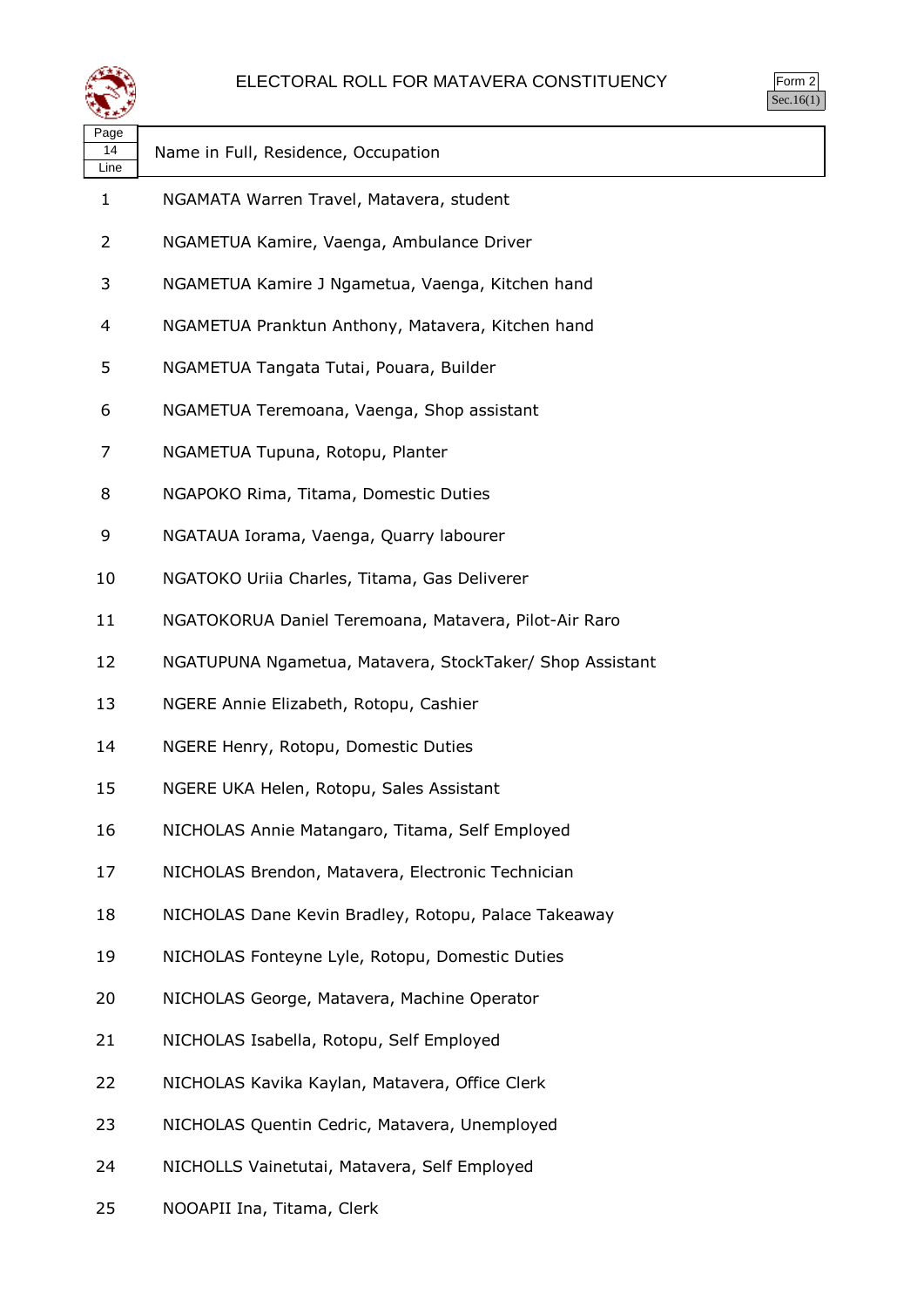

| 2r<br>╯ |
|---------|
| ` 1     |

| Page<br>15<br>Line | Name in Full, Residence, Occupation                                      |
|--------------------|--------------------------------------------------------------------------|
| 1                  | NOOAPII Verleena Delise, Matavera, Data entry clerk-FIU                  |
| 2                  | NOOAPII Veroa, Titama, Tour Guide                                        |
| 3                  | NOOROA Ngarouruina M.H., Vaenga, Self Employed                           |
| 4                  | NOOROA Rima, Matavera, Housewife                                         |
| 5                  | NOOROA Tangi, Rotopu, Retired                                            |
| 6                  | NOOROA Tangimetua, Matavera, Groundsman                                  |
| 7                  | NOOROA Vaipae, Rotopu, Teacher                                           |
| 8                  | NOOVAO Inarerengi Nan, Rotopu, Admin Officer-PM                          |
| 9                  | NOOVAO Leilani Taianu, Rotopu, Bank Officer                              |
| 10                 | NOOVAO Merian Pokoina, Rotopu, Secretary                                 |
| 11                 | NOOVAO Tangata Tutai, Matavera, Domestic Duties                          |
| 12                 | NUMANGA Jake, Matavera, Retired                                          |
| 13                 | NUMANGA Kate, Matavera, Teacher                                          |
| 14                 | NUMANGA Ritia Jasmin, Rotopu, Support Technician                         |
| 15                 | NUMANGA Teenah Teupoko, Rotopu, Inbound sales consultant (Island Hopper) |
| 16                 | NUMANGA Thomas Harry Pearse, Rotopu, Self Employed                       |
| 17                 | OBEDA Vera Elizabeth Matangaro, Matavera, Domestic Duties                |
| 18                 | OBERG Michelle Leonie, Matavera, Shop Assistance-CITC                    |
| 19                 | O'BRIEN Andy Teariki Arai Rangi, Titama, Builder                         |
| 20                 | O'BRIEN Selina Fiu, Matavera, Legal Secretary                            |
| 21                 | OKIRUA Ngatuaine Matamaru, Titama, Carpenter                             |
| 22                 | OKOTAI Teremoana, Rotopu, Chef                                           |
| 23                 | O'MEARA Helen Joan, Matavera, Finance Officer                            |
| 24                 | OPUARIKI Marthalina Mataikatau, Titama, Information/Destination Officer  |

ORANGE Andrew Francis, Matavera, Pharmacist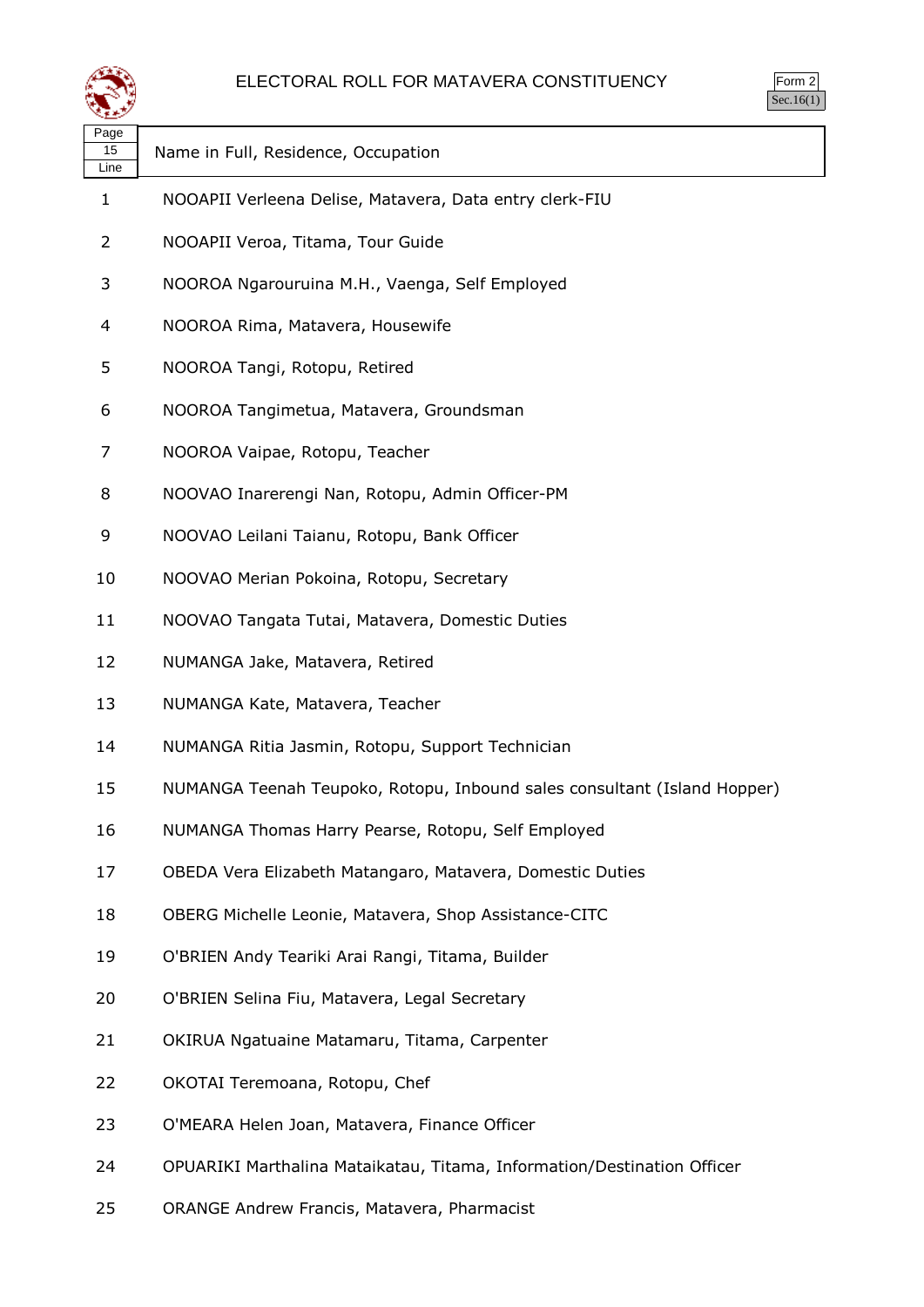

| لترويع                 |                                                               |  |
|------------------------|---------------------------------------------------------------|--|
| Page<br>$16\,$<br>Line | Name in Full, Residence, Occupation                           |  |
| 1                      | PAITAI Te Ariki Apai, Matavera, Retired                       |  |
| 2                      | PANA Ngatokoono, Rotopu, Babysitter                           |  |
| 3                      | PAPATUA Courtney, Rotopu, Administrator                       |  |
| 4                      | PARAKI Jessica Mary Ngatokorua, Titama, Salesperson - CITC    |  |
| 5                      | PAREANGA John, Matavera, Bank Officer                         |  |
| 6                      | PAREANGA Ngateina, Titama, Planter                            |  |
| 7                      | PAREANGA Robert Taupuru Andersen, Titama, Debtors Clerk       |  |
| 8                      | PAREANGA Teikamata, Rotopu, Self Employed                     |  |
| 9                      | PAREANGA Teokotai Peka, Matavera, Carpenter                   |  |
| 10                     | PASSFIELD Kelvin, Rotopu, Fisheries Consultant                |  |
| 11                     | PASSFIELD Teuru Margaret Tiraa, Matavera, Sales Assistant     |  |
| 12                     | PATAI Peia Adrian, Rotopu, Carpenter                          |  |
| 13                     | PATAI Tapita Tiraa, Rotopu, Bank Officer                      |  |
| 14                     | PATE Engia, Titama, Teacher                                   |  |
| 15                     | PAUL Shannon Kay, Matavera, Retired                           |  |
| 16                     | PEKEPO Memory Junior Aueaere, Matavera, Occupation Not Stated |  |
| 17                     | PIERRE Danica Lorna Nicholas, Matavera, Takeaway Supervisor   |  |
| 18                     | PIERRE Dylan James Hui, Matavera, Self Employed               |  |
| 19                     | PIERRE Melinda Patetepa, Matavera, Project Officer            |  |
| 20                     | PIHO Mehau Makete, Matavera, Housewife                        |  |
| 21                     | PIHO Nicole Ana, Matavera, Guest Service Agents               |  |
| 22                     | PIHO Tuhe, Matavera, Principal                                |  |
| 23                     | PIRAKE Mariake, Titama, Salaries Officer                      |  |
| 24                     | PIRANGI Maevarua Emmalyn, Matavera, Client Service Officer    |  |

PIRI Anania, Matavera, Credit & Support Associate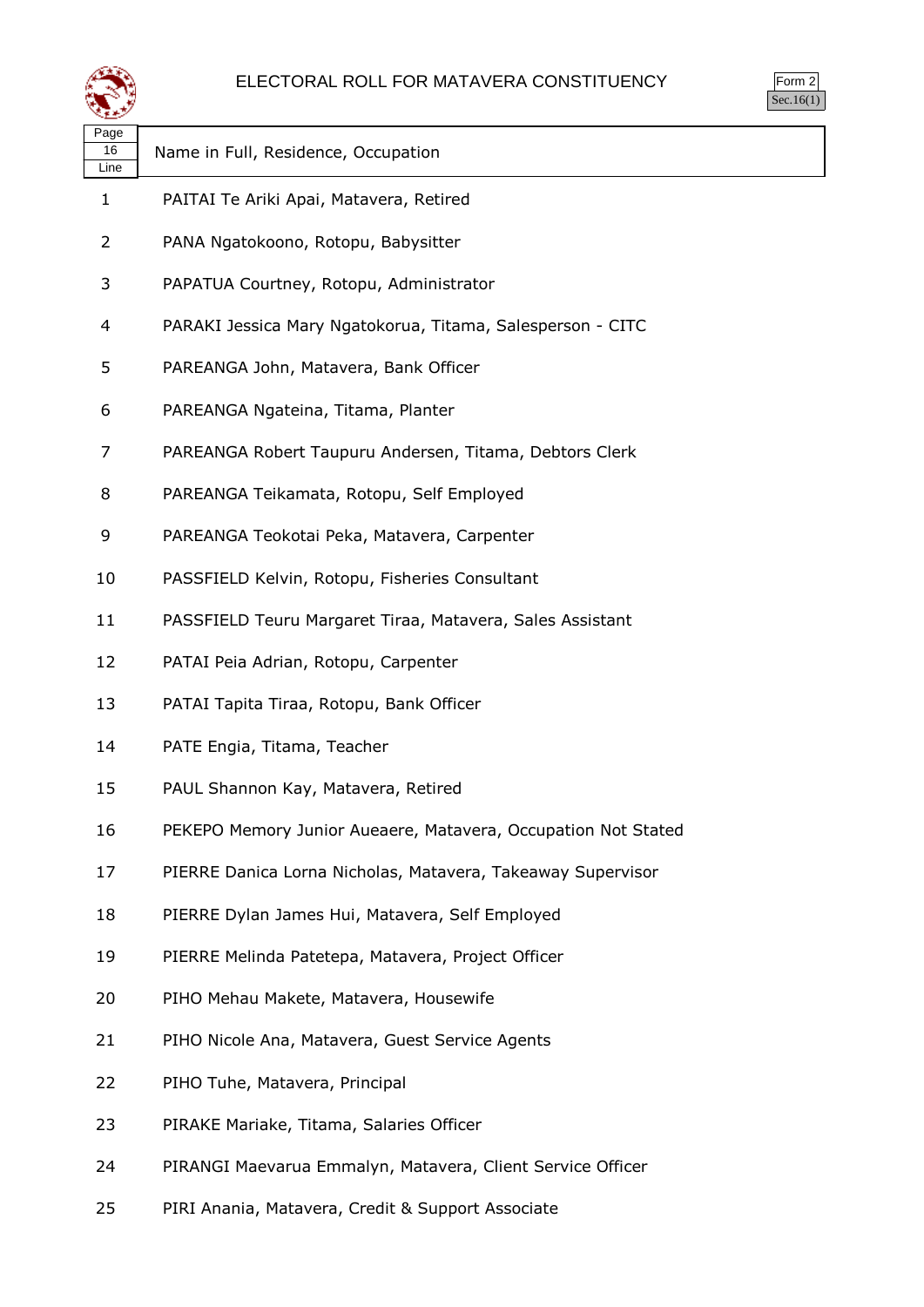

| $\mathsf{m}$<br>╯ |
|-------------------|
|                   |

|                    |                                                                         | Sec.16 |
|--------------------|-------------------------------------------------------------------------|--------|
| Page<br>17<br>Line | Name in Full, Residence, Occupation                                     |        |
| 1                  | PIRI Ani, Matavera, HR Advisor                                          |        |
| 2                  | PIRI Darren Kupa, Titama, Accounts Clerk                                |        |
| 3                  | PIRI Mii Yvonne, Matavera, Chief Excutive Officer                       |        |
| 4                  | PIRI Puretu Aileen, Matavera, Bank Teller                               |        |
| 5                  | PIRI Rangi Te-Au-O-Tepuretu Desmond, Matavera, Field Technician Telecom |        |
| 6                  | PIRI Teariki Paul, Titama, Retired                                      |        |
| 7                  | PIRI Teremoana, Matavera, Groundsman                                    |        |
| 8                  | PIRI-TUAVERA Jeanine, Titama, Sales Assistant                           |        |
| 9                  | PITOMAKI Taiti, Vaenga, Pensioner                                       |        |
| 10                 | POILA Vaite Noelle Wainemata Tauira, Titama, Business Support           |        |
| 11                 | POKINO Aaron, Matavera, Student                                         |        |
| 12                 | POKIPOKI Janeita Nga-Tuahine, Matavera, Telemarketer- sales person      |        |
| 13                 | POKOINA Rimaati Takaroka, Rotopu, Planter                               |        |
| 14                 | POKOINA Tuteariihia, Rotopu, Retired                                    |        |
| 15                 | PORIO Dennis France Tereroa, Matavera, Builder                          |        |
| 16                 | PUANGI Denise Margaret Ann, Rotopu, Registered nurse                    |        |
| 17                 | PUIA Matapa, Matavera, Retired                                          |        |
| 18                 | PUKEITI Anau, Rotopu, Labourer                                          |        |
| 19                 | PUKEITI Maryann Ura, Pouara, Registered Nurse                           |        |
| 20                 | PUKEITI Mataora Ngametua, Matavera, Carpenter                           |        |
| 21                 | PUKEITI Putai Ariki Terii Nellie, Pouara, Retired                       |        |
| 22                 | PUKEITI Travella Louisa, Matavera, Airport Security                     |        |
| 23                 | PUKEITI-TAOMIA Mii, Matavera, Duty Manager                              |        |
| 24                 | PUKERUA Carl, Vaenga, Private Resident                                  |        |
| 25                 | PUNA VANO Teauparetea, Vaenga, Student                                  |        |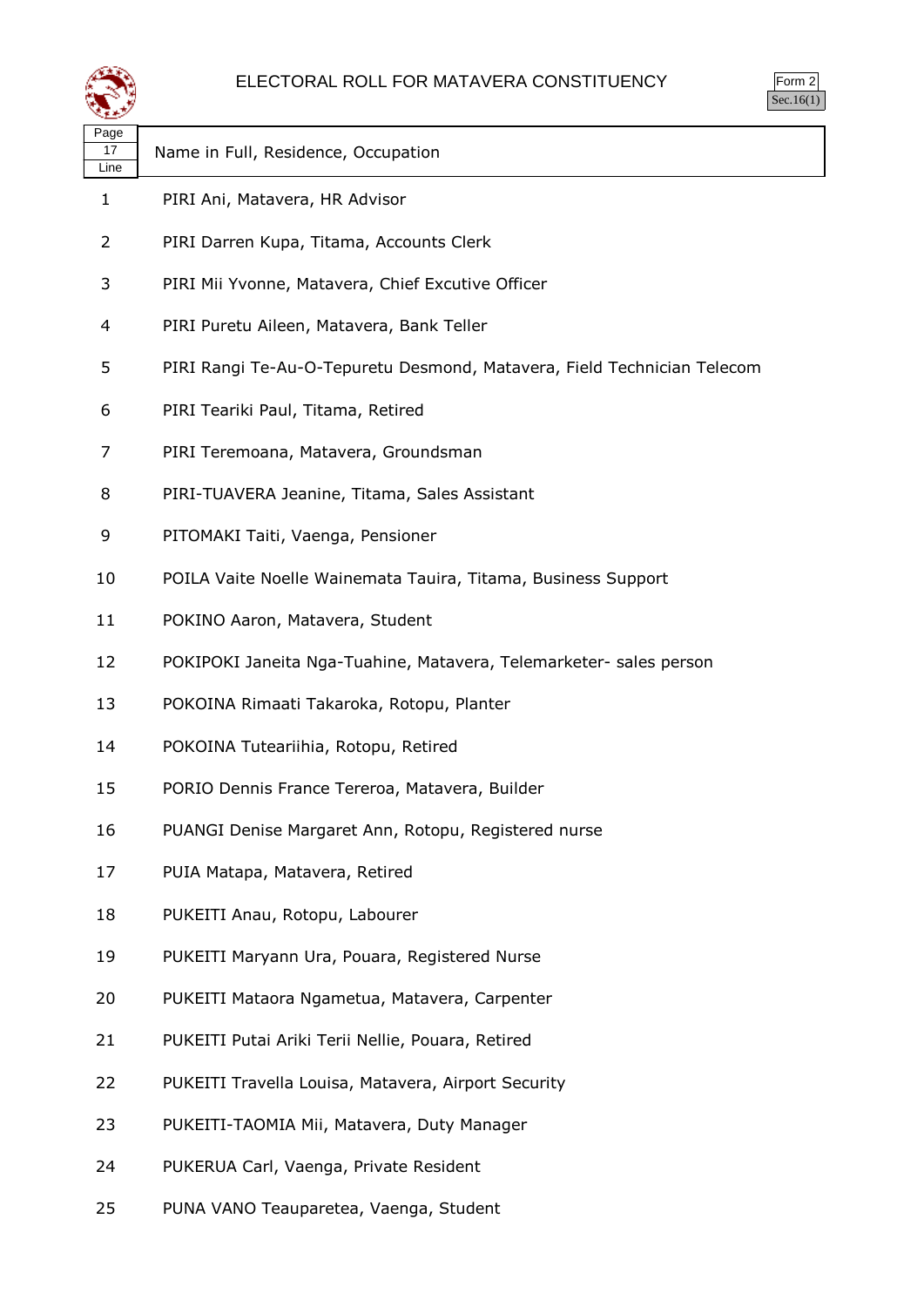

| ີ້ີ້               |                                                                                    |
|--------------------|------------------------------------------------------------------------------------|
| Page<br>18<br>Line | Name in Full, Residence, Occupation                                                |
| 1                  | PUNGA Ngatamaine, Rotopu, Avarua Bakery                                            |
| 2                  | PUREA Karati, Matavera, Retired                                                    |
| 3                  | PURUHA Joe, Titama, Labourer Carpentry                                             |
| 4                  | RADOVAN Adam Barry Frank, Matavera, Builder                                        |
| 5                  | RADOVAN Ashlee Lea, Matavera, Domestic Duties                                      |
| 6                  | RA'EA Ngatokotoru Goenna, Rotopu, Assistant - Adams Pizza                          |
| 7                  | RAIROA Mere, Titama, Domestic Duties                                               |
| 8                  | RAIROA Tokoa, Titama, Airline Worker-Air Raro                                      |
| 9                  | RAKANUI Trainee O Tupuna, Matavera, Builder                                        |
| 10                 | RAMPLING-TOU Stephano Allan, Matavera, IT/Retail Manager                           |
| 11                 | RANGI Alisha Vernelle Tetuanui Marthalayne, Matavera, Civil & Criminal Court Clerk |
| 12                 | RANGIMAKEA Francois, Matavera, Pensioner                                           |
| 13                 | RANJI Nerodan Raman, Matavera, Mechanic                                            |
| 14                 | RATAHI Sherri Donna, Matavera, Hairstylist                                         |
| 15                 | RATTLE Paul Numero Tahi, Matavera, Student                                         |
| 16                 | RAU Emma Alisha, Rotopu, Bluesky                                                   |
| 17                 | RAUKETE Akateni Flora, Rotopu, Student                                             |
| 18                 | RAUKETE Zshalem Tamatea, Rotopu, Grounds                                           |
| 19                 | REA Leroy Vivian, Matavera, Water Division - ICI                                   |
| 20                 | RICHMOND Teinakore, Rotopu, Shop Assistant                                         |
| 21                 | RICHMOND Teui Junior, Pouara, Self employed                                        |
| 22                 | RIGGOT Joseph, Pouara, Customs Officer                                             |
| 23                 | RIGGOT Matangaro, Vaenga, Hotel Worker                                             |
| 24                 | RIGGOT Tearuru, Pouara, Pensioner                                                  |
| 25                 | RIMA Nitoa Tepua Kendrick, Titama, Student                                         |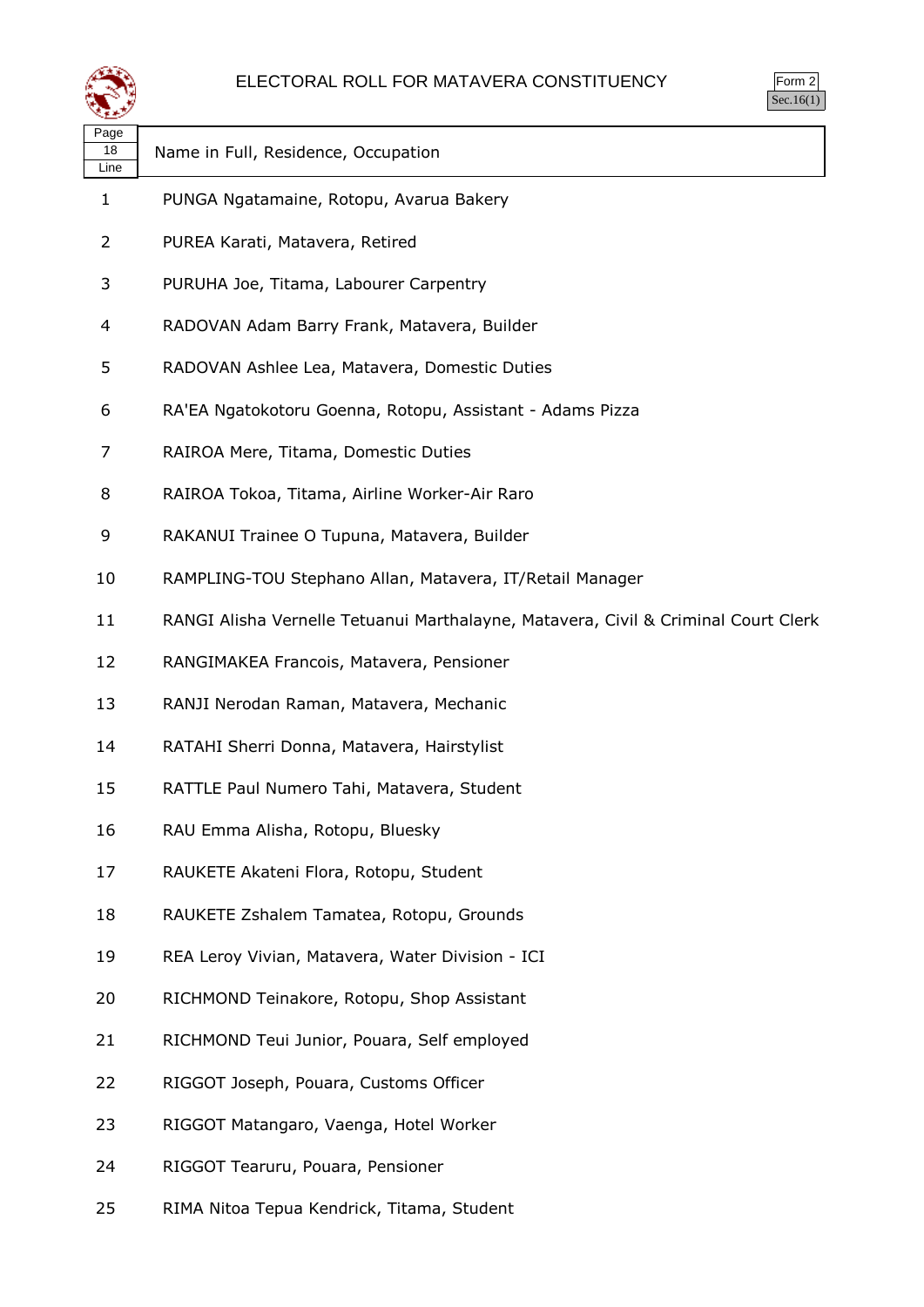

| Page<br>19<br>Line | Name in Full, Residence, Occupation                            |
|--------------------|----------------------------------------------------------------|
| 1                  | RIMA Tutai, Titama, Barmaid                                    |
| 2                  | RINGI Teruatu Aniterea, Rotopu, Bank Officer                   |
| 3                  | ROBERT Tekuratara Rangi, Matavera, Food and beverage person    |
| 4                  | ROTA ARIKI Kenneth Jnr, Titama, Public Servant                 |
| 5                  | ROUMANU Anna Moesau, Titama, Learning and Teaching Advisor-MoE |
| 6                  | ROUMANU Ray Taylor, Titama, Self Employed-Market Vendor        |
| 7                  | ROURU Panu, Matavera, Minister of Religion - CICC              |
| 8                  | ROURU Tatuava Overseer Jubilee, Matavera, Planter              |
| 9                  | ROURU Terepai Ngaiorae, Matavera, Orometua Vaine               |
| 10                 | RUATOE Theliana Metuamaru, Matavera, Domestic Duties           |
| 11                 | RYBURN Denis Ernest, Matavera, Company Director                |
| 12                 | RYBURN Paine Ngatuaine, Matavera, Company Director             |
| 13                 | SAITU Uruhou Temaria, Matavera, Orometua Vaine                 |
| 14                 | SALADOKA Luseane Monika Siupeli, Pouara, Reservations          |
| 15                 | SAMUEL Adam Tutai, Matavera, Groundsman                        |
| 16                 | SAMUEL Georgina Kopurare, Rotopu, Domestic Duties              |
| 17                 | SAMUEL Georgina Upokoina, Rotopu, Retired                      |
| 18                 | SAMUEL Margaret, Matavera, Salesperson                         |
| 19                 | SAMUEL Michael Tua, Matavera, Builder                          |
| 20                 | SAMUEL Mitchell Fabian, Rotopu, Student                        |
| 21                 | SAMUEL Tarapi Mark, Matavera, Labourer                         |
| 22                 | SAMUEL Vainetutai, Rotopu, Housewife                           |
| 23                 | SAMUELA Marie Therese, Rotopu, Shop Manager                    |
| 24                 | SAVAGE Clotilda Henrianna, Matavera, Teacher Aide              |
| 25                 | SAVAGE Teina, Matavera, Bank Officer                           |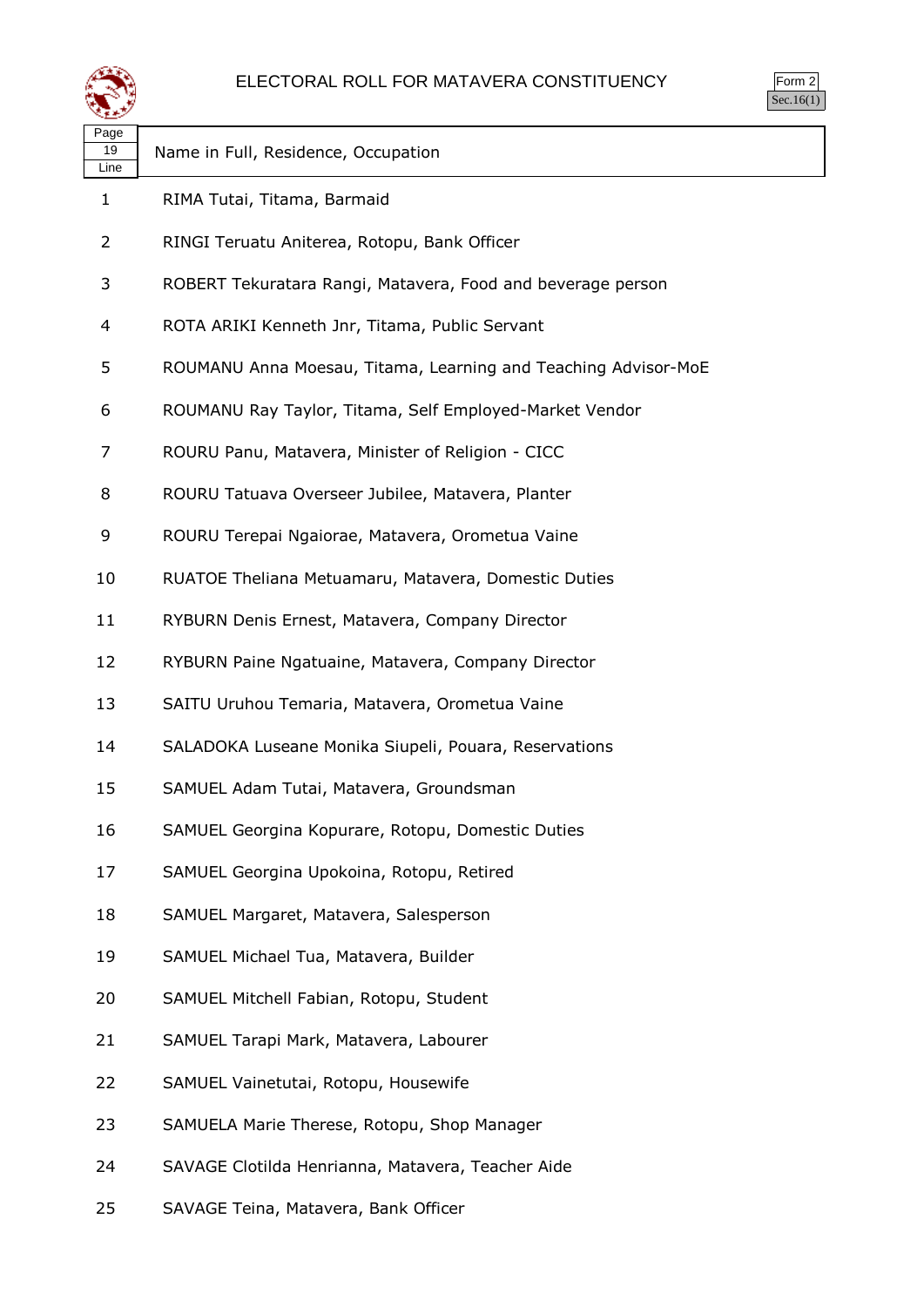

| Page<br>20<br>Line       | Name in Full, Residence, Occupation                         |
|--------------------------|-------------------------------------------------------------|
| 1                        | SCOWCROFT Luana Katherine, Matavera, Self-employed          |
| $\overline{2}$           | SHIELS Martin Damian, Matavera, Occupation Not Stated       |
| 3                        | SHORT Alana Mary, Matavera, Public Servant BTIB             |
| $\overline{\mathcal{A}}$ | SHORT Tupe, Matavera, Planter                               |
| 5                        | SILA Teokotai, Titama, Self Employed                        |
| 6                        | SIMIONA Punaau Tangata, Matavera, Retired                   |
| 7                        | SIMON Linda Ann, Rotopu, Self Employed                      |
| 8                        | SMITH Garry Duncan, Vaenga, Retired                         |
| 9                        | SMITH Temokopuna A Taua, Vaenga, Retired                    |
| 10                       | SMITH ETCHES Melinda, Rotopu, Self Employed                 |
| 11                       | SOLOMON Alexander John Tetevano, Titama, Electrician        |
| 12                       | SONNY Taieneroa Akatahinu, Matavera, Housewife              |
| 13                       | SOUTHEY Pokoina, Matavera, Vision & Hearing Technician      |
| 14                       | STRICKLAND Cornelius Tanga, Matavera, Self employed         |
| 15                       | STRICKLAND Eugene Terupeapaitoa, Matavera, Machine Operator |
| 16                       | STRICKLAND John, Rotopu, Police Officer                     |
| 17                       | STRICKLAND John Jnr, Titama, Water Treatment                |
| 18                       | STRICKLAND Malaika Tianenui, Titama, Unemployed             |
| 19                       | STRICKLAND Mareva, Rotopu, Accountant                       |
| 20                       | STRICKLAND William Nalio, Matavera, Full time employee      |
| 21                       | TAAE Nooroa, Matavera, Te Kainga O Pa Taunga Committee      |
| 22                       | TAIME Mata Hariki, Matavera, Unemployed                     |
| 23                       | TAIREA Charlene Maria Ngariki, Vaenga, Self Employed        |
| 24                       | TAIREA Rimaati, Rotopu, Teacher                             |

TAIREA Tanga, Rotopu, Cook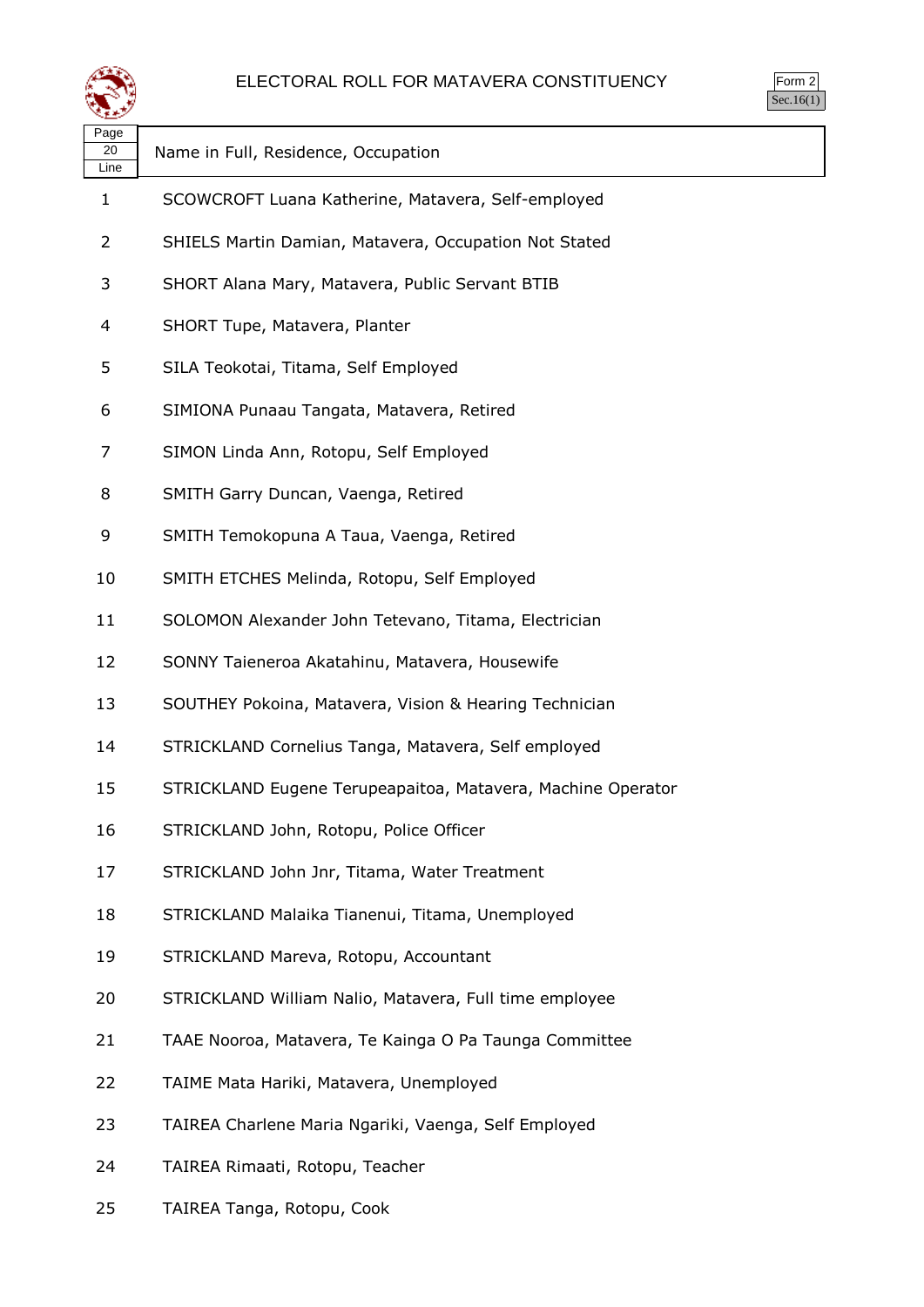

| orm<br>╯ |  |
|----------|--|
|          |  |

| Page<br>21<br>Line | Name in Full, Residence, Occupation                                  |
|--------------------|----------------------------------------------------------------------|
| 1                  | TAIREA Tara Ngariki, Matavera, Tour Guide-Captain Tama               |
| 2                  | TAIREA Vaine Parau, Matavera, Cook-Miro's Café                       |
| 3                  | TAITI Tapita Vina, Rotopu, Bank Officer                              |
| 4                  | TAKA Akarere Naurea, Pouara, Teacher Aide                            |
| 5                  | TAKA Kaihui, Pouara, Grounds Maintenance                             |
| 6                  | TAKA Tungane Rangatira Tiniha, Pouara, Infection Control Officer TMO |
| 7                  | TAKAITI Yvette Paeranga, Titama, Bank Teller                         |
| 8                  | TAMARUA Matatoa, Rotopu, Domestic Duties                             |
| 9                  | TAMARUA MILLER Harry Frederick, Matavera, Self Employed              |
| 10                 | TANEAO Kamakani Teeangi, Titama, Payroll Officer                     |
| 11                 | TANEAO Matamere Matira Tukoe, Titama, Health Care Assistant          |
| 12                 | TANEAO Turia, Titama, Domestic Duties                                |
| 13                 | TANGAROA Roimata Hannah-Sheridan, Matavera, Bartender                |
| 14                 | TANGATA Apii, Titama, Housekeeping                                   |
| 15                 | TANGIIA Nooroa, Matavera, Driver                                     |
| 16                 | TANGIIAU Vananga, Titama, Planter                                    |
| 17                 | TANGIMETUA Bobby George, Matavera, Machine Operator                  |
| 18                 | TANGIMETUA Emily Puarangi, Titama, Retail Supervisor-CITC Liquor     |
| 19                 | TANGIMETUA Kenny Katai, Rotopu, Builder                              |
| 20                 | TANGIMETUA Tearoa, Matavera, Labourer                                |
| 21                 | TANGIRUAINE Rangitai, Titama, Public Servant                         |
| 22                 | TANGIRUAINE Reea, Matavera, Bartender - Pacific Resort               |
| 23                 | TANGIRUAINE Teariki, Titama, Labourer                                |
| 24                 | TANGIRUAINE Timoti, Titama, Public Servant                           |
|                    |                                                                      |

TANGITEINA Katai Kenny, Matavera, unemployed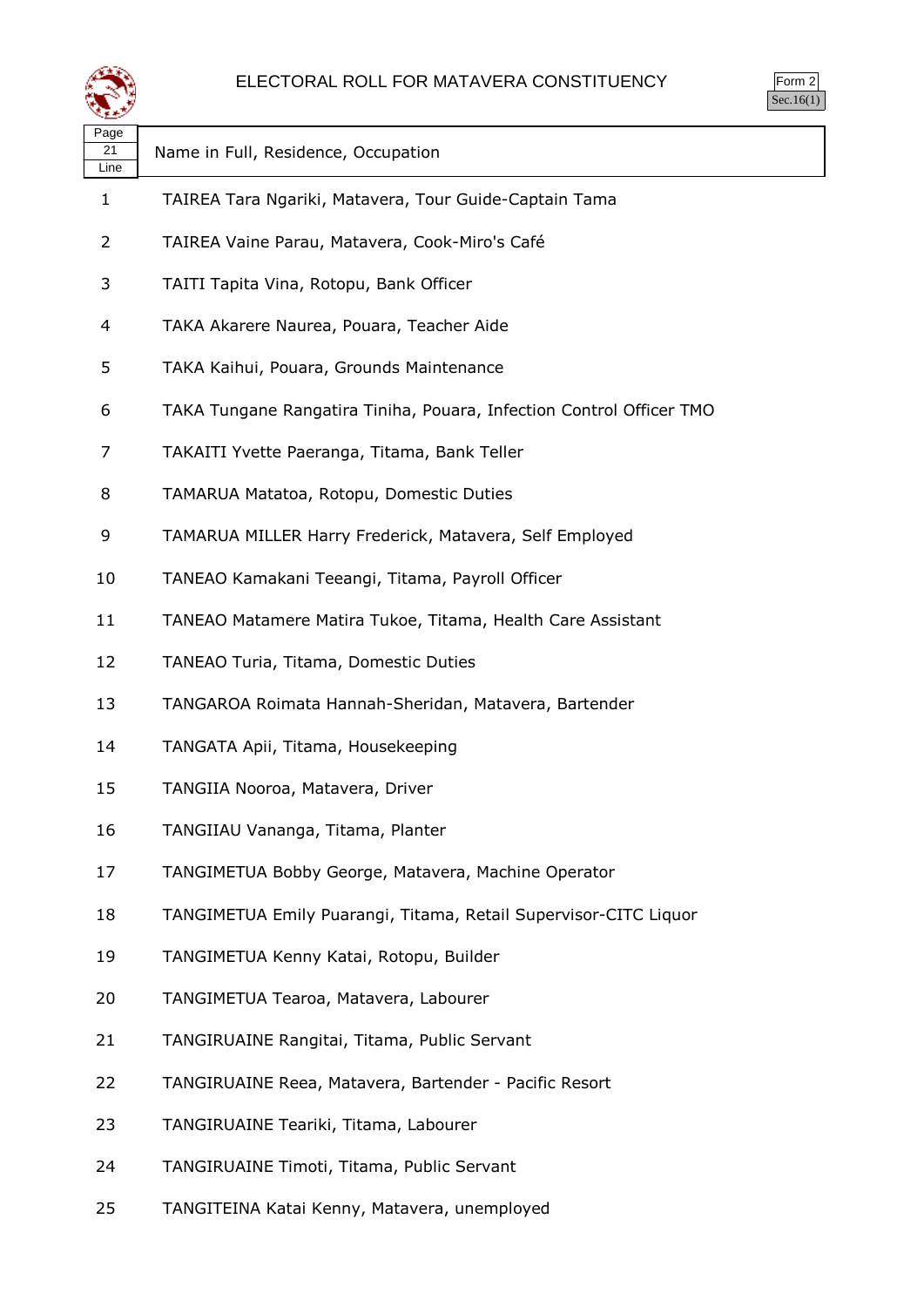

| Page<br>22<br>Line | Name in Full, Residence, Occupation                       |
|--------------------|-----------------------------------------------------------|
| 1                  | TAPAITAU Robert Taimoe, Matavera, Self Employed           |
| 2                  | TAPAITAU Sarakura, Matavera, Housewife                    |
| 3                  | TAPORA Teinakore Carmen, Rotopu, Not Stated               |
| 4                  | TAPUTU Tikitaunga Nui-O-Iva, Titama, Sales Assistant      |
| 5                  | TARAARE David George, Vaenga, Chef                        |
| 6                  | TARAARE Nancy Teremoana, Vaenga, Airport Security Officer |
| 7                  | TARAARE Rouruina, Matavera, Registered Nurse              |
| 8                  | TARAARE Teuita'ata Olivia, Vaenga, Airport Security       |
| 9                  | TARAARE Vainetutai, Matavera, Food & Beverage Supervisor  |
| 10                 | TARAMAI Mataitirangi, Rotopu, Public Servant              |
| 11                 | TARIPO Henry Punarii, Matavera, Student                   |
| 12                 | TARIPO John Salmon, Matavera, Cater Air Manager           |
| 13                 | TARIU Ngatokorua, Rotopu, Retired                         |
| 14                 | TAUFAHEMA Kefilini, Matavera, Self Employed               |
| 15                 | TAUIRA Christian Moerai, Titama, Manager                  |
| 16                 | TAUIRA Claire Vahinemoea, Titama, Shop Assistant          |
| 17                 | TAUIRA Heilani Tia, Titama, Shop Assistant                |
| 18                 | TAUIRA Moana Maria, Titama, Manageress                    |
| 19                 | TAUIRA Teheikura Roimata, Matavera, Receptionist          |
| 20                 | TAUMAA Miimetua, Rotopu, Labourer                         |
| 21                 | TAURA Randy, Titama, Student                              |
| 22                 | TAURA Terekia, Titama, Meter Reader                       |
| 23                 | TAURA Terekia Junior, Titama, Carpenter                   |
| 24                 | TAUTU Andrew Aneru, Matavera, Finance and Admin Officer   |

TAUTU Angeline Teremoana, Titama, Domestic Duties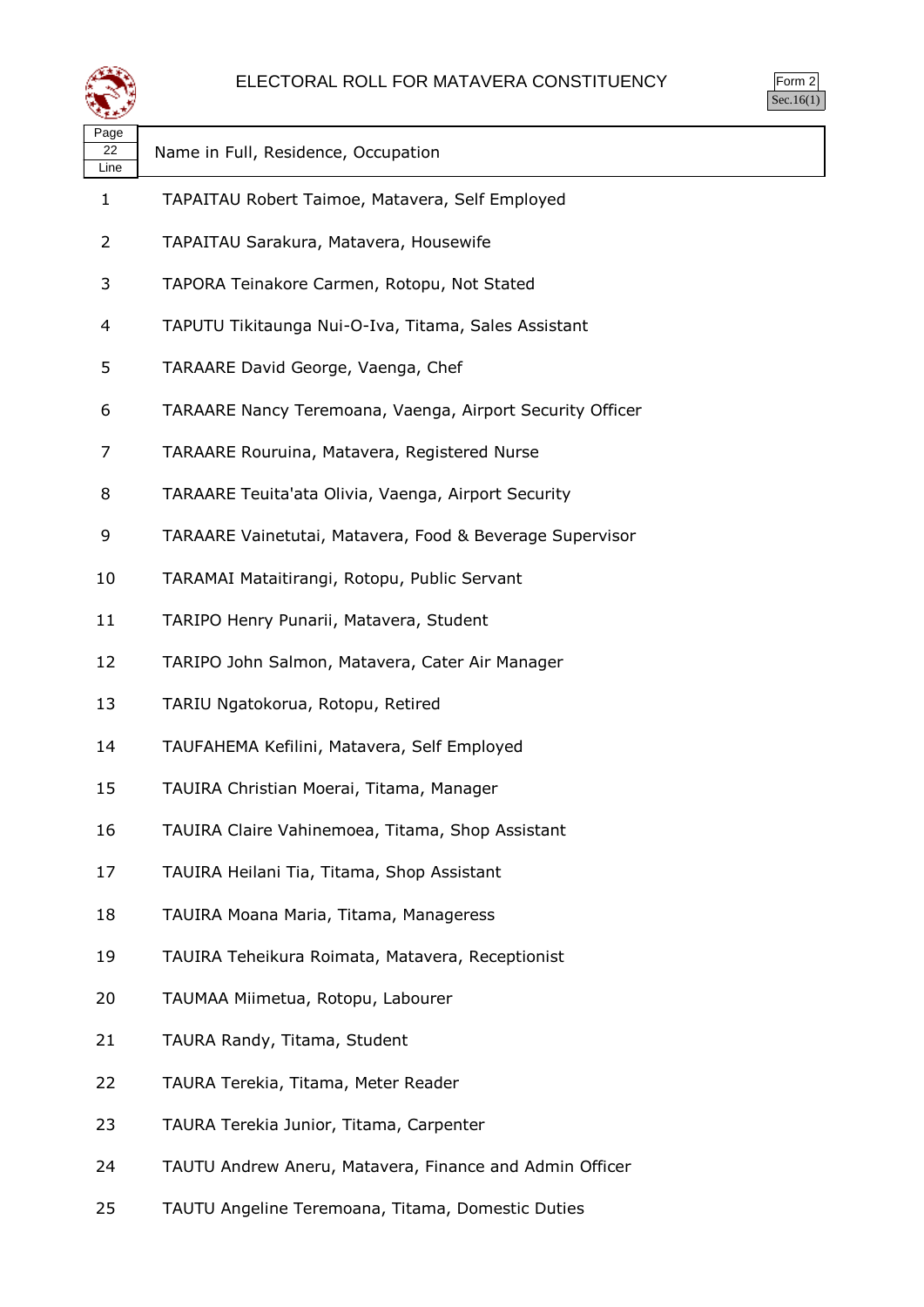

| orm<br>╭ |
|----------|
| ` 1      |

| Page<br>23 | Name in Full, Residence, Occupation                                  |
|------------|----------------------------------------------------------------------|
| Line<br>1  | TAUTU Benjamin Caleb, Matavera, Builder                              |
| 2          | TAUTU Joseph Salale Harvey, Matavera, Chef                           |
| 3          | TAUTU Marjorie, Matavera, Finance and Admin Officer                  |
| 4          | TAUTU Martishar Joena, Titama, HR Training Officer-BOP               |
| 5          | TAUTU Michael Tinokura Tukara, Matavera, Self employed               |
| 6          | TAVAKE Napa Tereavatea, Matavera, Apprentice Chef                    |
| 7          | TEALBY Susan Mary, Matavera, Sales & Marketing Manager               |
| 8          | TEAMOKE Teatua-nui Taea Ada, Matavera, Receptionist @ MoE            |
| 9          | TEA-TAI-ARIKI Corinne Akaiti Tangatatutai, Titama, Tax Officer- MFEM |
| 10         | TEAUARAI Ngatokotoru Inangarometua, Matavera, Labourer               |
| 11         | TEAURERE Bob, Vaenga, Builder                                        |
| 12         | TEAURERE Meremere, Pouara, Self Employed                             |
| 13         | TEEI Tita Teremoana, Rotopu, Security                                |
| 14         | TEINA Kotikava Leon, Rotopu, Car Groomer                             |
| 15         | TEINA Kotivaka Snr, Matavera, Self employed                          |
| 16         | TEINAKI Levi Hitarahera, Matavera, Operator                          |
| 17         | TEINANGARO Orauamai Jnr, Rotopu, Unemployed                          |
| 18         | TEIOTU Tutai, Matavera, Dispatch worker-CITC                         |
| 19         | TEITI Hosea Francis, Matavera, Fireman                               |
| 20         | TEITI June, Rotopu, Laboratory Technician                            |
| 21         | TEITI Louis Uaongo, Rotopu, Building Controller                      |
| 22         | TEKEU Taungarai, Vaenga, Occupation Not Stated                       |
| 23         | TEKEU Tungane Pakii, Rotopu, Housekeeping                            |
| 24         | TEKO Rimaati, Rotopu, Builder                                        |
| 25         | TELFER Natalie Anne, Matavera, Caregiver                             |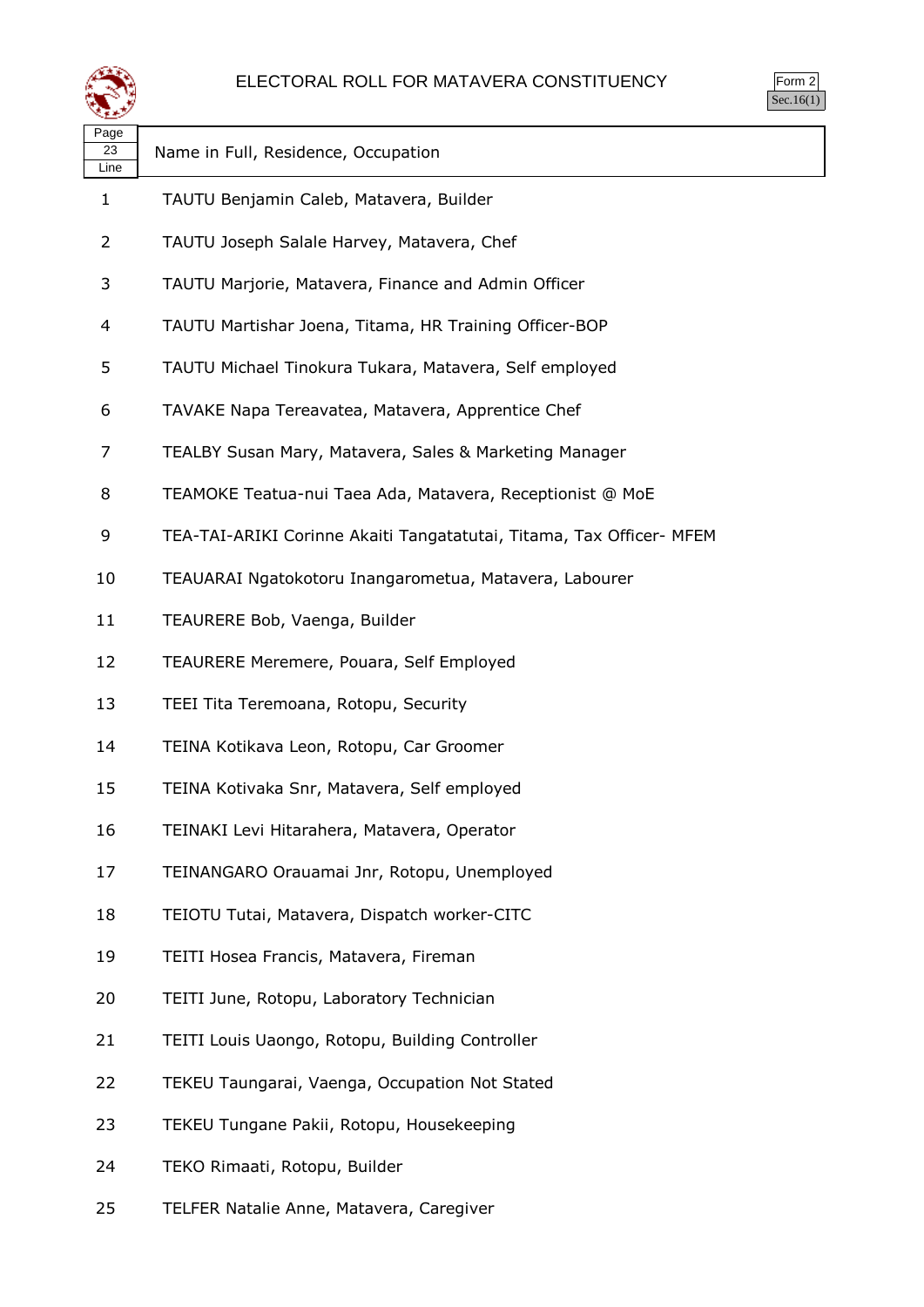

| Page<br>24<br>Line | Name in Full, Residence, Occupation                      |
|--------------------|----------------------------------------------------------|
| 1                  | TEOKOTAI Benjamin Kanga, Matavera, Construction labourer |
| 2                  | TEOKOTAI Karlos Lyle, Matavera, Labourer                 |
| 3                  | TEOKOTAI Tunganekore Teruaroa, Rotopu, Retired           |
| 4                  | TEREAPII Rangi Jane Kare, Matavera, Bank Officer         |
| 5                  | TEREKIA Mae, Matavera, Domestic Duties                   |
| 6                  | TERERUI Nancy Kaiei, Matavera, Retail                    |
| 7                  | TERETAI Adrian Junior, Matavera, Builder                 |
| 8                  | TETAURU Kevin, Matavera, Carpenter                       |
| 9                  | TETAURU Teremoana Tari, Matavera, CITV Admin Officer     |
| 10                 | TETAVA Mere, Matavera, Room Attendant                    |
| 11                 | TETEVANO Strickland, Matavera, Chef                      |
| 12                 | TEURUAA Jillian Claide, Rotopu, Artist                   |
| 13                 | TEURUAA Papa, Rotopu, Self Employed                      |
| 14                 | THOMSON James Fegus, Titama, Air Traffic Controller      |
| 15                 | THOMSON Kairangi, Titama, Teacher                        |
| 16                 | THOMSON Tapita, Matavera, Accountant Intern              |
| 17                 | TIAITI Vainetutai Conelia, Matavera, Self Employed       |
| 18                 | TIANOA KAPU Kura, Titama, Sales Person                   |
| 19                 | TIERNEY Timothy James, Matavera, Chef                    |
| 20                 | TINI Angeline Ritua, Vaenga, Housewife                   |
| 21                 | TIPOKI Teokotai, Titama, Domestic Duties                 |
| 22                 | TIRAA Sieni Elizabeth, Rotopu, Sales Manager             |
| 23                 | TIRAA Taikopaiti, Matavera, Self Employed                |
| 24                 | TIRO Ken, Pouara, Self Employed                          |
|                    |                                                          |

TIRO Rodney Miimetua, Matavera, Network Services-Telecom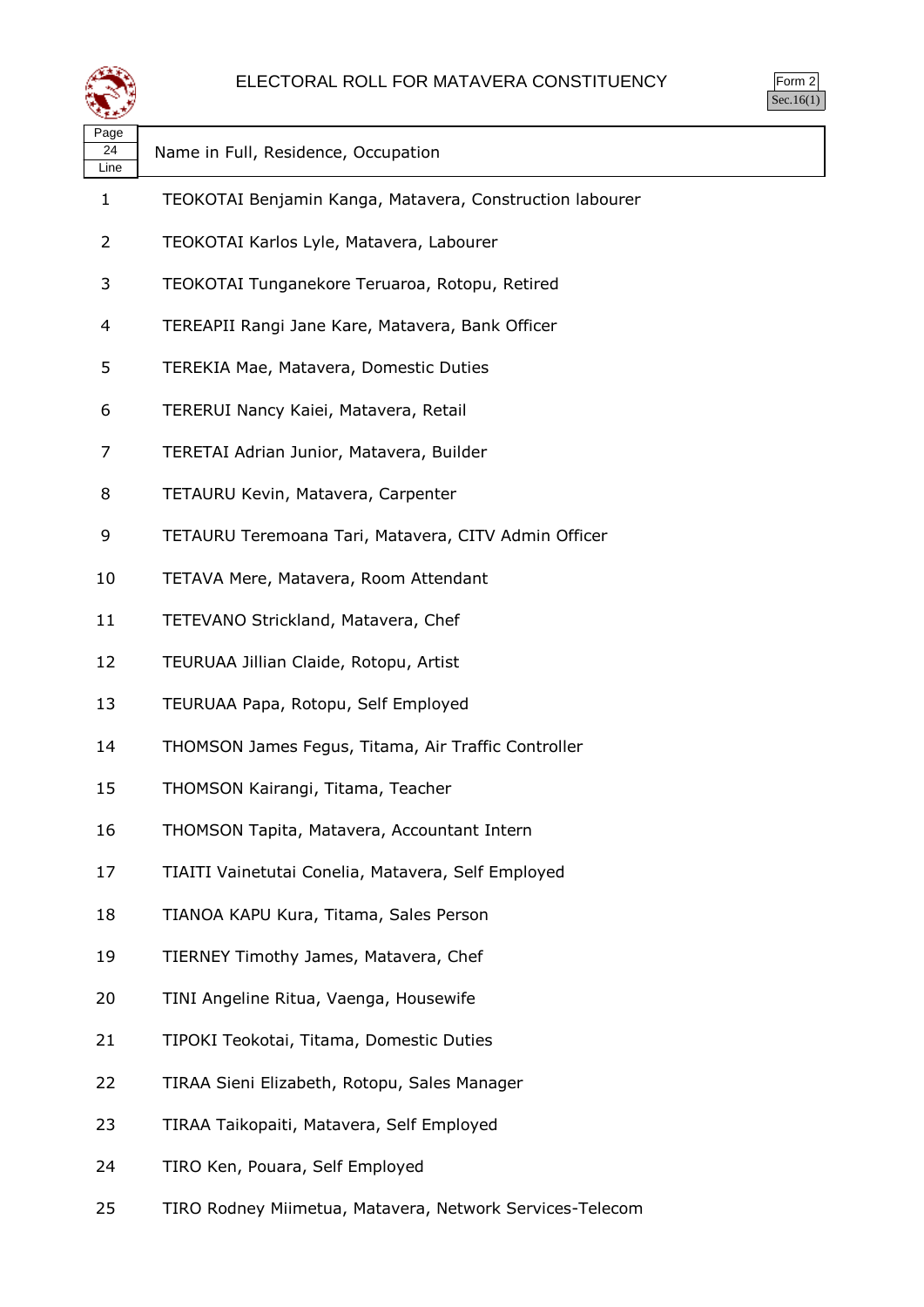

| سيع                |                                                                  |  |
|--------------------|------------------------------------------------------------------|--|
| Page<br>25<br>Line | Name in Full, Residence, Occupation                              |  |
| $\mathbf{1}$       | TIRO Ryan Tapai Elisa, Titama, Survey Assistant                  |  |
| 2                  | TOA Eda, Matavera, Housewife                                     |  |
| 3                  | TOA Inatea Jnr, Rotopu, Police Officer                           |  |
| 4                  | TOA Tangi John Brown, Matavera, Boilermaker Welder               |  |
| 5                  | TOBIA Metua Tobia, Rotopu, Maintenance-MuriBeach Resort          |  |
| 6                  | TOKARI Louisa, Titama, Deli Officer (Foodland)                   |  |
| 7                  | TOKARI Mareta, Titama, Domestic Duties                           |  |
| 8                  | TOKARI Nooroa, Titama, Agriculture Officer                       |  |
| 9                  | TOLEAFOA David Ipu, Matavera, Taxation Officer                   |  |
| 10                 | TOMMY Elizabeth Odelia, Matavera, Accountant                     |  |
| 11                 | TOMMY Paul William, Matavera, Pilot                              |  |
| 12                 | TOMOKINO Richard Ngatokotoru, Titama, Planter                    |  |
| 13                 | TOMOKINO Sherromoana, Titama, Quarantine Officer                 |  |
| 14                 | TOMOKINO Tearoa, Titama, Maintenance Carpenter                   |  |
| 15                 | TOMOKINO Tungane Sherrel, Pouara, Self Employed                  |  |
| 16                 | TOMOKINO Vaevae, Titama, Teacher                                 |  |
| 17                 | TOMOKINO ATERA Maina, Titama, Customer Service Clerk-Telepost    |  |
| 18                 | TONITARA Pamoa Miimetua Toreakore, Matavera, Security Supervisor |  |
| 19                 | TONITARA Tongakura, Rotopu, Restaurant Server                    |  |
| 20                 | TONITARA Vaipeka Junior, Rotopu, Self Employed                   |  |
| 21                 | TOTINI Iete Jessie, Vaenga, Engineer                             |  |
| 22                 | TOU Atiroa, Titama, Bank Teller - ANZ                            |  |
| 23                 | TOU Jane Inangaro, Rotopu, Bank Officer                          |  |
| 24                 | TOU Matapakia, Rotopu, Bar Manager                               |  |

TOU Taniela Charles, Titama, Pharmacists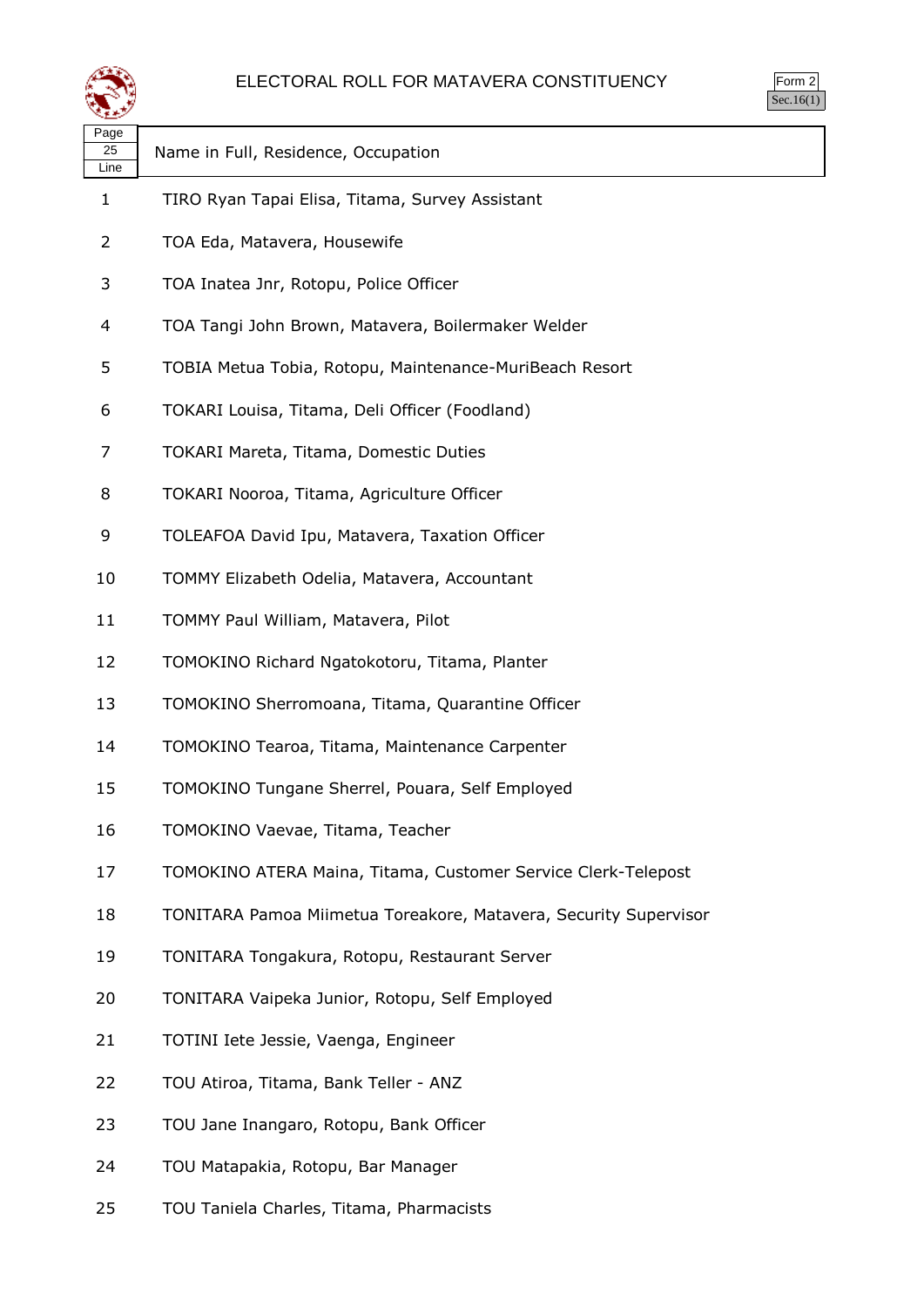

| Page<br>26<br>Line | Name in Full, Residence, Occupation                                 |
|--------------------|---------------------------------------------------------------------|
| 1                  | TOU Tatuava Douglas Ngaei, Matavera, Medical Laboratory Manager     |
| $\overline{2}$     | TOU Teremoana, Matavera, Kitchen hand                               |
| 3                  | TOU-NUMANGA Tuvaine Matavaine, Matavera, Registered Nurse/Midwife   |
| 4                  | TUA Jean Sebastian Tearii Tanoa, Titama, Immigration Border Officer |
| 5                  | TUA Patrick Tua, Matavera, Self Employed                            |
| 6                  | TUA Varuia te Tini o Maire, Rotopu, Technician                      |
| 7                  | TUAINE Akatau, Matavera, Welding                                    |
| 8                  | TUAIVI Teokotai Billy Jnr, Titama, Storeman                         |
| 9                  | TUAKANANGARO Teurumaunga Vaineteremoana, Titama, Cleaner            |
| 10                 | TUAPUTA Margaret Twin, Rotopu, Chef/Bartender                       |
| 11                 | TUARA Patricia Ngamata, Matavera, Self Employed                     |
| 12                 | TUARAE-WHITE Walter James, Matavera, Supervisor (Customer Services) |
| 13                 | TUAVERA Etetera Anastasia, Matavera, Sales                          |
| 14                 | TUIRAVAKAI Andre' W R, Matavera, Ports Operation Manager            |
| 15                 | TUIRAVAKAI Melina Liana Jonassen, Matavera, Media and Marketing     |
| 16                 | TUMAKERANGI Ritia, Matavera, House Wife                             |
| 17                 | TUPA Maneuneu Te Kare O Te Moana, Matavera, Student                 |
| 18                 | TUPA Tauepa Tutakiao, Pouara, Secretary                             |
| 19                 | TUPA Vaitoti, Pouara, Director of NES                               |
| 20                 | TUPA Vaitoti te ariki Kake Pai O Ngakaara, Vaenga, Youth            |
| 21                 | TUPOU REBOAMA Rau, Rotopu, Domestic Duties                          |
| 22                 | TUREPU Christina Tekura Parekare, Matavera, Student                 |
| 23                 | TUREPU Kiriau, Vaenga, Self Employed                                |
| 24                 | TUREPU Lafala Caroline, Pouara, Outer Island Finance Officer-MFEM   |

TUREPU Ngametua, Vaenga, Self Employed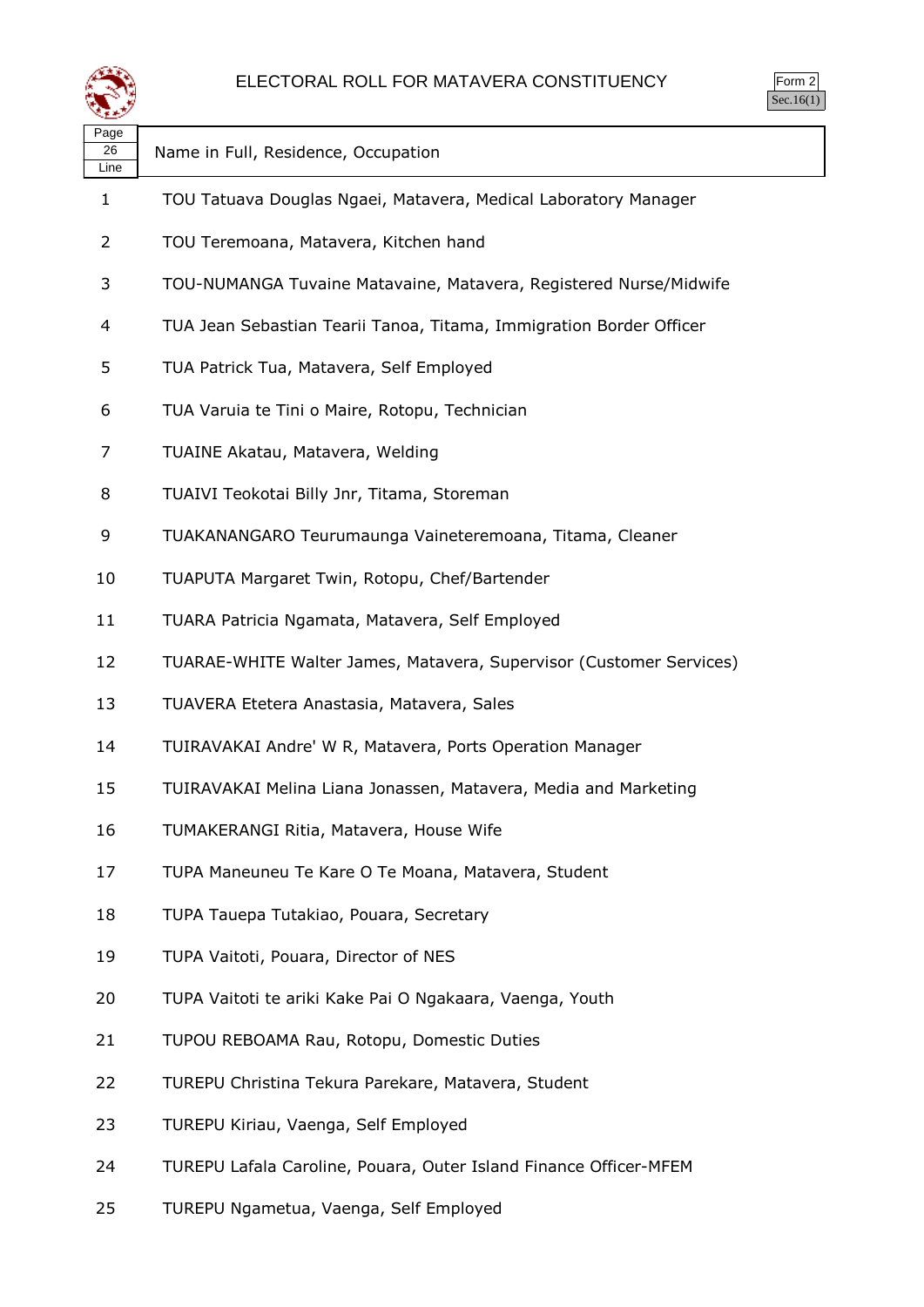

| orm<br>ッ |  |
|----------|--|
| ` 1      |  |

| ື້                 |                                                                        |
|--------------------|------------------------------------------------------------------------|
| Page<br>27<br>Line | Name in Full, Residence, Occupation                                    |
| $\mathbf{1}$       | TUREPU Nooroa Tamatapu, Vaenga, Planter                                |
| 2                  | TUREPU Tereapii Anita, Vaenga, Clerk                                   |
| 3                  | TURI Strickland, Matavera, Assistant Estate Services                   |
| 4                  | TUROA Hinano Jolie, Titama, Self employed                              |
| 5                  | TUROA Karu Junior, Rotopu, Planter                                     |
| 6                  | TURRALL Adam Joshua, Matavera, Builder                                 |
| 7                  | TUTAI Charlie Raymond, Matavera, Truck Driver                          |
| 8                  | TUTAI Te Paeru Jane, Rotopu, Airport Security                          |
| 9                  | TUTAKIAO Alberta Ordain, Titama, Bank Officer                          |
| 10                 | TUTAKIAO Tutakiao, Titama, Public Servant                              |
| 11                 | TUTAKIAU Easter Tuainekore, Titama, Leader of the Opposition Reception |
| 12                 | TUTAKIAU Trevor Tunganekore, Titama, Student                           |
| 13                 | TUTANGATA Mitchell, Titama, Layout Artist                              |
| 14                 | TUTANGATA Tamarii, Matavera, Consultant                                |
| 15                 | TUTANGATA Vaaipu, Matavera, Domestic Duties                            |
| 16                 | TUTAVAKE John, Matavera, Activity Officer                              |
| 17                 | TUTU TINI Are, Vaenga, Welder                                          |
| 18                 | TUTU TINI Caine Samuel, Matavera, Bartender                            |
| 19                 | TUTU TINI Tuika Ngatokorua, Matavera, Bartender                        |
| 20                 | UA Petero, Matavera, Pacific Energy                                    |
| 21                 | UA Roger Kakeniu, Rotopu, Security Airport Authority                   |
| 22                 | UINI Nooroa, Rotopu, Carpenter                                         |
| 23                 | UKA Junior Alex, Matavera, Occupation Not Stated                       |
| 24                 | UNE Ilene Mataiti, Titama, Laundry                                     |

UNE Tara, Matavera, Seaman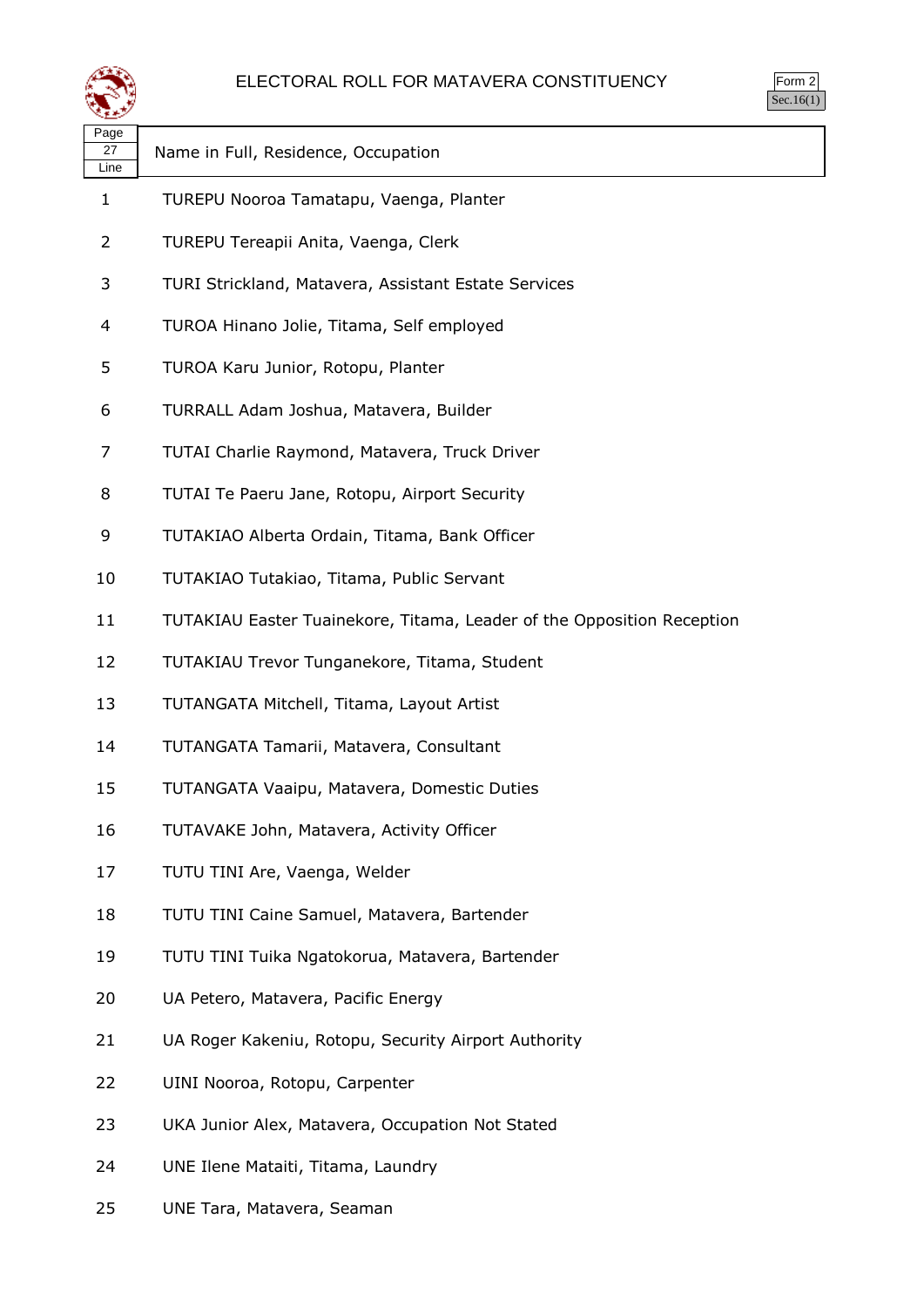

| ırm<br>u |  |
|----------|--|
|          |  |

| Page<br>28<br>Line | Name in Full, Residence, Occupation                                |
|--------------------|--------------------------------------------------------------------|
| 1                  | URIRAU Ngata, Matavera, Retired                                    |
| 2                  | URIRAU Omar Ngapoe, Matavera, Crop Technician - MOA                |
| 3                  | URIRAU Tereu, Matavera, Retired                                    |
| 4                  | URLICH Jacqueline Kay, Rotopu, Assistant Accountant                |
| 5                  | UTANGA Tearuru, Titama, Registered Nurse                           |
| 6                  | VAATAU Tepaeru, Matavera, Self Employed                            |
| 7                  | VAEAU Ngatokotoru Tereapii, Matavera, Nurse                        |
| 8                  | VAEAU Sinano Jean-Tuura, Matavera, Dental Therapist Student        |
| 9                  | VAEAU Tangata Andrew, Matavera, Health Inspector                   |
| 10                 | VAERUA Teupoko-O-Ngariki, Matavera, Care Taker                     |
| 11                 | VAINE KEU Tereapii Cushua, Rotopu, Bank Officer                    |
| 12                 | VAINERERE Mariana Dorothy, Vaenga, Sales Person                    |
| 13                 | VAIPEKA Rongoiti Ilima, Rotopu, Domestic Duties                    |
| 14                 | VANO John, Matavera, Builder                                       |
| 15                 | VIRIONA Kaiea, Rotopu, Kitchen Hand                                |
| 16                 | VIRIONA Tiaon, Matavera, Car Groomer                               |
| 17                 | VOGEL Matangaro, Matavera, Bank Officer                            |
| 18                 | VOGEL Renall, Rotopu, Water Proofing                               |
| 19                 | VOGEL Tina Marie, Matavera, Receivable Clerk                       |
| 20                 | VOGEL William, Titama, Passenger Service                           |
| 21                 | WAITOA Beaudean Elsie, Matavera, Massage                           |
| 22                 | WARWICK Chase Roger Heimana, Vaenga, Inventory Clerk               |
| 23                 | WARWICK Christina Miimetua, Vaenga, Credit Controller Motor Centre |
| 24                 | WARWICK Nicole Alyssa, Vaenga, Flight Attendant-Air Raro           |

WARWICK Ross Ellis, Vaenga, Engineer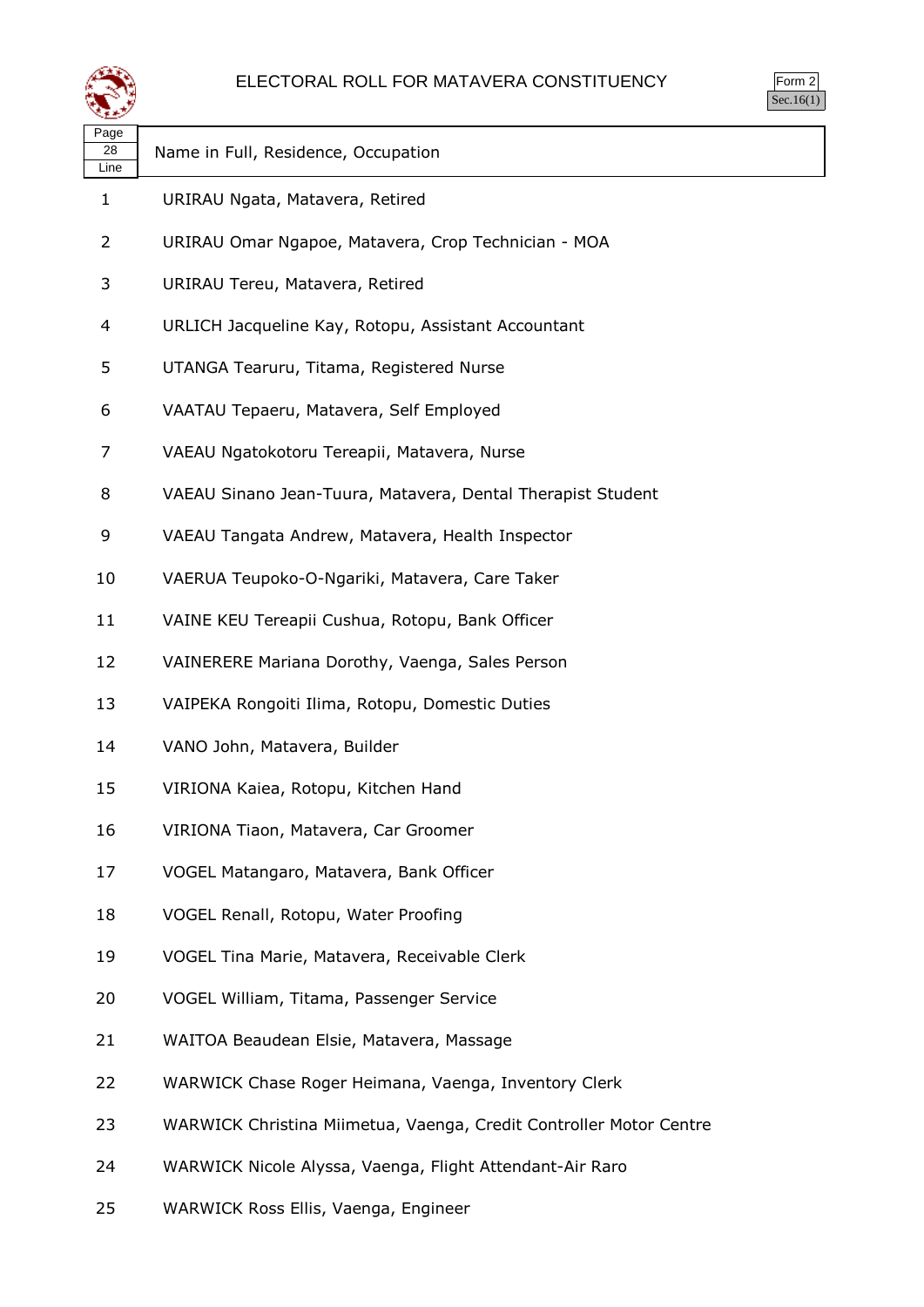

| Page<br>29<br>Line | Name in Full, Residence, Occupation                                 |
|--------------------|---------------------------------------------------------------------|
| 1                  | WEARING Hinano Georgina Tekura, Matavera, Tattooist                 |
| 2                  | WICHMAN Kau Pupa, Matavera, Self Employed                           |
| 3                  | WICHMAN Te Potiki Ariki o te Aia Roimata, Titama, Checkout Operator |
| 4                  | WIGMORE Annie, Pouara, Shop Executive                               |
| 5                  | WILLIAM Arukai Teparinga, Matavera, Fisherman                       |
| 6                  | WILLIAM Mary Vahinetua, Matavera, Occupation Not Stated             |
| 7                  | WILLIAM Papaterai, Matavera, SUB-Editor of Debate                   |
| 8                  | WILLIAM Richard Paiaha, Matavera, Bus Driver                        |
| 9                  | WILLIAM Tuikairoro, Matavera, Teacher                               |
| 10                 | WILLIAMS Frances, Matavera, Tour Cordinator                         |
| 11                 | WILLIAMS George Arthur, Rotopu, Unemployed                          |
| 12                 | WILLIAMS George Pearse, Titama, Radio DJ                            |
| 13                 | WILLIAMS Harriet Tangi, Rotopu, Licensing Officer                   |
| 14                 | WILLIAMS Lindsay Brian, Rotopu, Self Employed                       |
| 15                 | WILLIAMS Shirley Nooroa, Rotopu, Prison Officer                     |
| 16                 | WILLIAMS Tioninikara, Matavera, Skipper-Fishing Boat AKIRA          |
| 17                 | WILLIAMS Tokura Sarah, Matavera, Customer Service                   |
| 18                 | WILLIAMS Tyrese Aloese, Titama, Customer Services                   |
| 19                 | WILLIAMS Victoria Liliu, Titama, Property Manager                   |
| 20                 | WILLIAMSON Elizabeth, Matavera, Accounts Clerk                      |
| 21                 | WILLIAMSON George George, Matavera, Sales Promotional Manager       |
| 22                 | WILLIAMSON Kristopher Ru-ite-Tokorangi, Matavera, Student           |
| 23                 | WONG Evangelene Joy, Matavera, Clinical Psychologist                |
| 24                 | WOODS Elizabeth Joy, Pouara, Administration & Advertising Manager   |

WOODS John Gordon, Pouara, Managing Director